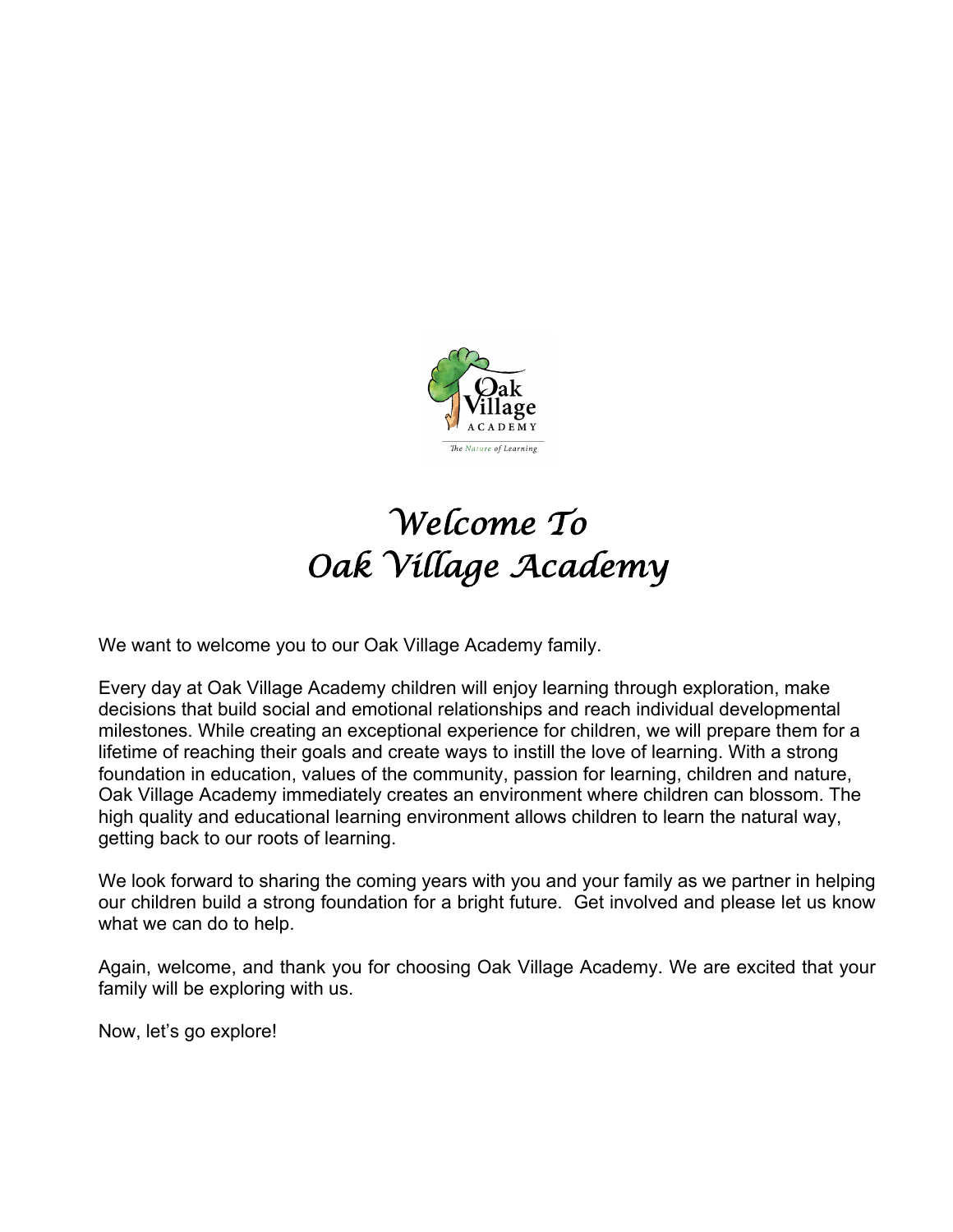## **Oak Village Academy Program and The Quality Childcare Purpose**

Oak Village Academy is dedicated to providing you with an environment where children will enjoy learning through exploration, make decisions that build social and emotional relationships and reach individual developmental milestones. While creating an exceptional experience for children, we will prepare them for a lifetime of reaching their goals and create ways to instill the love of learning. With a strong foundation in education, values of the community, passion for learning, children and nature, Oak Village Academy immediately creates an environment where children can blossom. The high quality and educational learning environment allows children to learn the natural way, getting back to our roots of learning. Quality childcare is a topic being discussed every day by caring and concerned parents and Oak Village Academy is here to help you meet those expectations for your child.

## **Equal Opportunity Enrollment**

Children will have every opportunity to grow and learn at Oak Village Academy. Our services are offered to everyone, regardless of race, creed, sex, citizenship, national origin, handicap or disability or any other legally protected status in regard to admissions or in the administration of policies and programs.

At Oak Village Academy, we are committed to providing every possible reasonable accommodation for children and employees with disabilities. We welcome the request for accommodations and services to meet the needs of individuals with disabilities. Oak Village Academy will attempt to provide reasonable accommodations to qualified students to the extent that such a request does not cause fundamental alteration to the school's programs, curriculum or daily enhancements and to the extent that it does not create an undue hardship for the overall environment.

The first step in requesting an accommodation is to provide the center Director with documentation from a qualified professional, such as a physician, psychiatrist, or psychologist. Upon receipt of such documentation and recommendations, we will communicate with the family in an interactive process to obtain additional information or discuss the circumstances related to the request.

## **Mission Statement**

Create an experience of a lifetime for our children and their families through our exceptional Oak Village Academy Team. With each child interaction, our schools will create educational opportunities by immersing the children in natural learning environments developing their social, emotional, cognitive, physical and innovative skills.

## **Vision Statement**

To provide a home away from home in our little village environment with an educational experience like no other.

## **Purpose of this Handbook**

This handbook was developed to answer many of the commonly asked questions that families may have during their time enrolled at Oak Village Academy. The handbook contains information about policies and procedures related to children and families. Therefore, families should review the information that involves children with the child/ren enrolled in order to help with expectations while they are in attendance at Oak Village Academy. Please take the time to become familiar with the handbook and keep it accessible for your use. It can be a valuable reference during your enrollment time period at Oak Village Academy and a means to avoid confusion and misunderstanding when questions arise.

Oak Village Academy reserves the right to modify and / or amend the content of the Family Handbook, including the rules and regulations governing the conduct of students and parents.

Oak Village Academy reserves the right to modify and / or amend the content of this Family Handbook at any time during the year as we deem appropriate.

If you have any questions about the handbook or any of its policies, please contact the Administration at Oak Village Academy.

## **Confidentiality**

Oak Village Academy works with all parents, families and staff members to ensure that the confidentiality of all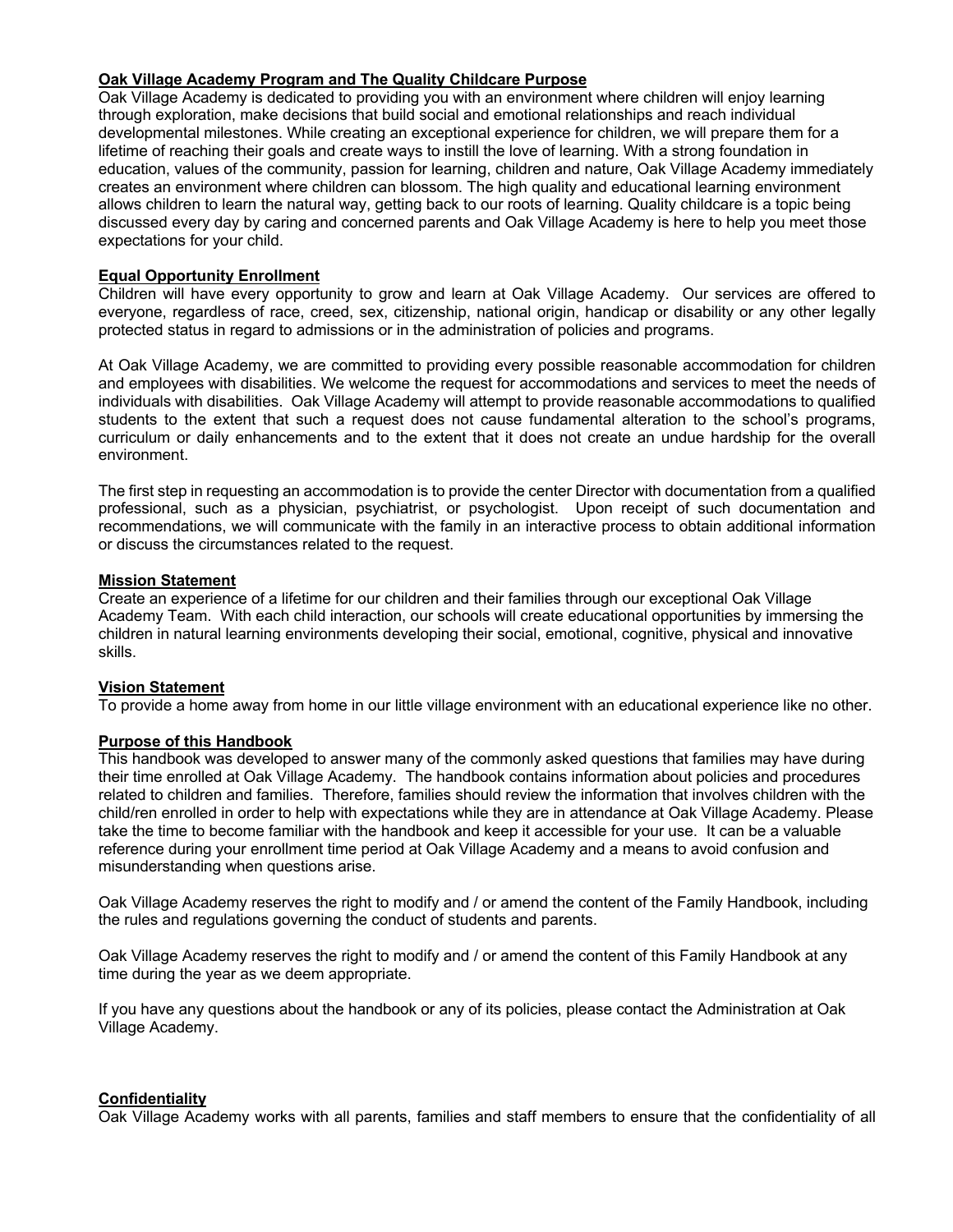children enrolled is maintained. Information pertaining to the children enrolled at the center is considered confidential and may not be released to anyone not on staff at Oak Village Academy without first obtaining written permission signed by the parents, except in an emergency. Furthermore, this means that any and all information regarding your child will only be discussed with you or your family. Oak Village Academy will not and cannot discuss details about children with anyone other than their family members. Oak Village Academy employees are to uphold this policy at all times as well. Thank you in advance for supporting this confidentiality policy and assisting us as we uphold the policy.

We ask that in order to set up play dates or send party invitations, etc. parents collect the personal information necessary without the assistance of Oak Village Academy.

## **Hours of Operation**

Oak Village Academy is open Monday through Friday, 12 months a year; from 7:00 am until 6:00 pm. Children should be dropped off *at or after 7:00 am and picked up prior to 6:00 pm*. Thank you for understanding that Oak Village Academy is licensed for specific hours of operation; therefore, early drop-off or late pick up cannot be allowed.

## **Enrollment Procedures**

Parents and Families are encouraged to have their children with them the first time they visit Oak Village Academy. It is important that each child and family feel comfortable with our staff and Oak Village Academy.

To reserve a space in our program you must submit a completed Child Application, Tuition Agreement as well as the non-refundable deposit and initial registration.)

Upon the child's first day at Oak Village Academy the following forms must be completed, signed and on file:

- Medical Report signed by a physician
- NC Summary of the Law Acknowledgment
- Discipline and Behavior Management Policy
- Immunization Report
- Nutrition Opt Out Form
- Shaken Baby Syndrome/Abusive Head Trauma Policy Acknowledgement
- Parent / Family Handbook Signature Page
- General Health Policy
- Media Permission Form
- Parent Safety Contract
- Nut Free Zone Signature Page
- Other Specific Forms dependent on the age of the child at enrollment

The above information and forms are required by Oak Village Academy and the Division of Child Development of North Carolina and are therefore required for enrollment and attendance. This information and these specific forms are maintained in one location at Oak Village Academy, are updated at least annually and are kept confidential with access available only to administrators or teaching staff who have consent to access the records from the parent, legal guardian or regulatory authorities.

If the information on these forms changes during the child's enrollment, it is the responsibility of the parents/family to notify the administration of the changes, especially any phone numbers, emergency contacts, work locations or child's physician.

Oak Village Academy will not accept a child for enrollment or continue the child's enrollment where the center staff has determined that services necessary to protect the health and safety of the child or other children while at the center cannot be provided.

The administration will conduct a new family orientation during the weeks prior to enrollment. Also, the parents/family will have an opportunity to have a "Getting to Know You Conference" with the classroom teachers so that the parents and teachers can discuss the classroom routine and the child's interests.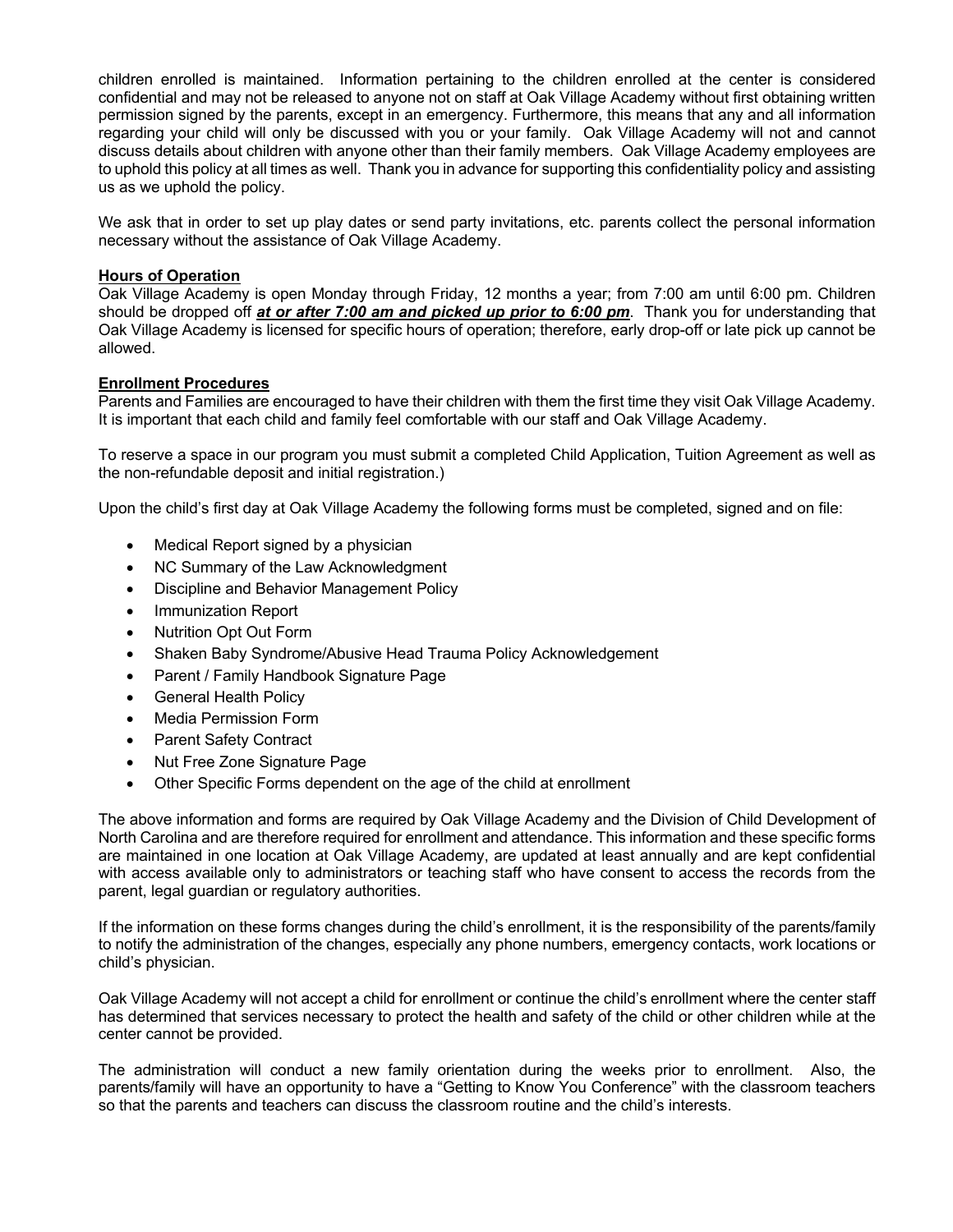## **Holidays, Center Closings and Teacher Training Days**

Oak Village Academy will be closed for the following Holidays or Teacher Work Days:

- New Year's Day
- Good Friday
- Memorial Day
- Independence Day
- Labor Day
- Thanksgiving Day and Thanksgiving Friday
- One full week around Christmas Eve and Christmas Day
- Two Teacher Work Days annually

Please refer to the Oak Village Academy Family Calendar for the specific dates that Oak Village Academy is closed each year. Thank you for noting that if the above Holiday or day falls on a Saturday, Oak Village Academy will be closed on the Friday before. If the above Holiday or day falls on a Sunday, Oak Village Academy will be closed on the Monday following. Oak Village Academy does reserve the right to add any additional days for closing as is deemed necessary by the administrative staff and owners.

## **Inclement Weather Policy**

Oak Village Academy's priority is to ensure the safety of its families, children and staff. In the event of severe weather, a natural disaster or an event that would jeopardize the safety of any Oak Village Academy family, child or staff member, Oak Village Academy owners and administration will determine if the regular hours of operation need to be adjusted.

Oak Village Academy takes into consideration Wake County Public School System's closing decisions when making the judgment as to what is best for the school staff and families; however, we do not necessarily follow the public-school closing schedule and their decision. We do our own assessment of the conditions including following the recommendations of local authorities, local road conditions and forecasted temperatures. Oak Village Academy then analyzes the overall situation on an individual basis. Our goal is not to inconvenience parents, but to make sound decisions that are in the best interest of all parties involved.

If altered hours of operation are necessary, Oak Village Academy will communicate this information in the following manner:

- A message regarding hours of operations will be on our school's voicemail.
- A text alert / email blast will be sent to all enrolled families.
- Information will be posted on our Facebook Page.
- Information will be posted on a local television channel and their corresponding websites. (WRAL TV and wral.com)

**If a change to the regular hours of operation is made or if a center is closed for inclement weather, tuition rates will not be adjusted.** 

## **Late Pick Up Fee**

Oak Village Academy closes promptly at 6:00 pm. There will be a late fee charged when a child is picked up late. Please note that if you arrive too late to pick up your child by 6:00 pm, then that is considered late pick up. If you will be late, please call and notify the administration. This notification will allow the Administration to staff accordingly. Thank you for understanding that prior notification **does not** then make the late fee charge null and void. The late fee will be as follows:

| Time Frame       | Amount to be Charged | <b>Special Notes</b>                 |
|------------------|----------------------|--------------------------------------|
| $6:01 - 6:10$ pm | \$35.00              | All Late Fees are billed per family. |
| $6:11 - 6:15$ pm | \$40.00              |                                      |
| $6:16 - 6:29$ pm | \$50.00              |                                      |
| $6:30 - 6:44$ pm | \$55.00              |                                      |
| 6:45 - 7:00 pm   | \$75.00              |                                      |

After 7:00 pm, a late fee will be calculated for you.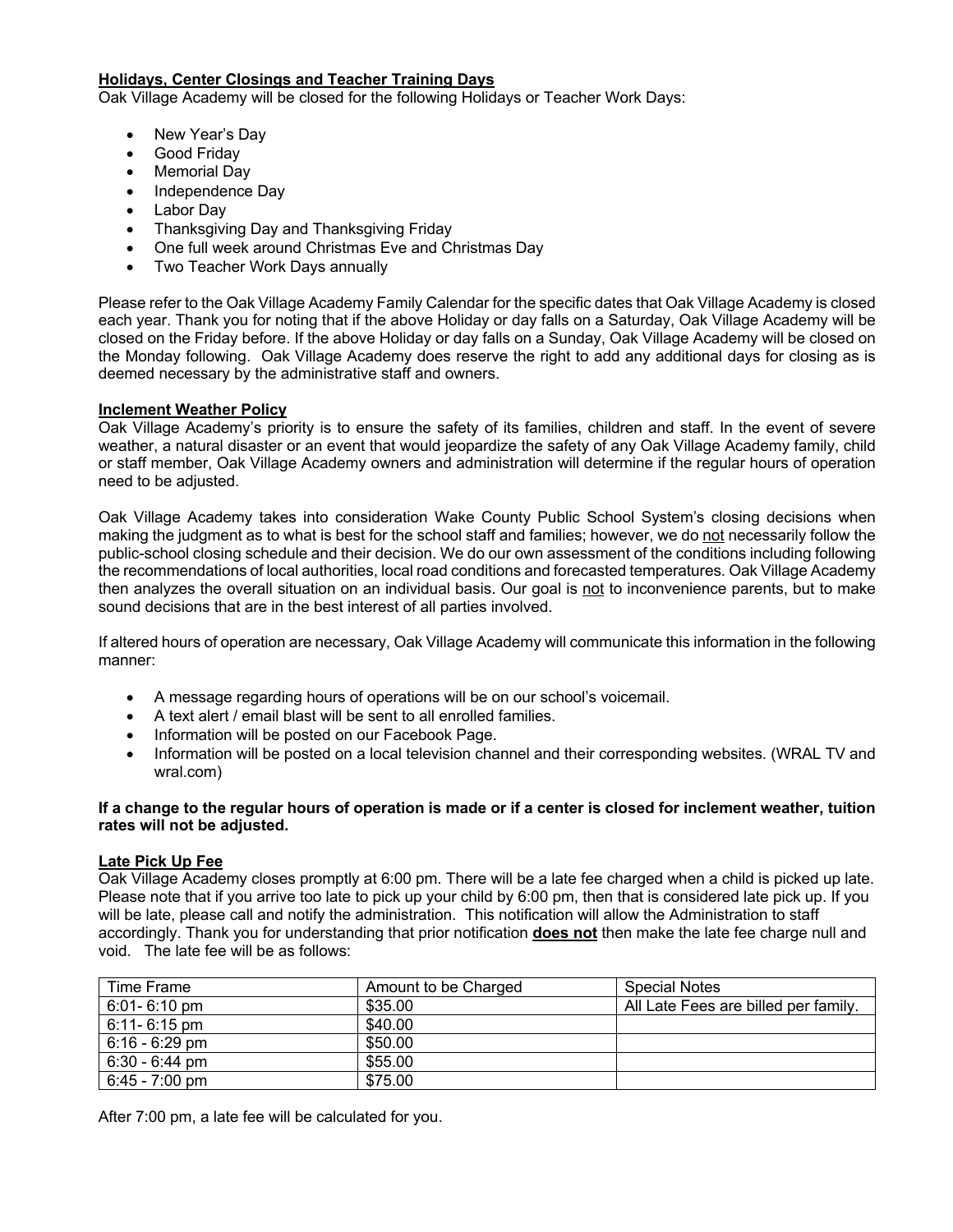The late charge is due at the time of pick up, on the same day the pickup is late. If payment is not made at the time of pickup, it will be billed to your account. If no parent, guardian or authorized contact can be reached within one hour after closing and no word is received from the parents, legal authorities will be contacted.

## **Age Ranges of Children Accepted**

Oak Village Academy accepts children six weeks through five years of age.

All children must be observed by the administration prior to admission to assure that our program can effectively meet their needs.

## **Programs**

Program options available at Oak Village Academy are:

- Infants Full Time care only
- Toddlers Full Time care and Part Time Care (Two and Three Days)
- Two Year Olds Full Time and Part Time Care (Two and Three Days)
- Three Year Olds Full Time and Part Time Care (Two and Three Days)
- Pre-Kindergarten Full Time and Part Time Care (Two and Three Days)

Part time programs are contingent upon availability of space within the classroom. Each Part Time enrollment must be paired with another Part Time enrollment in order to then open another Part Time space. Meaning, if a child is enrolled in our program MWF in the age group that is requested, then a TH enrollment must be paired with that Part Time enrollment prior to allowing another child to be enrolled on a Part Time basis.

## **Tuition and Fees**

Tuition includes all educational programs specified in the Lesson Plans per the child's age, our daily Gym/Athletics Program (daily for all children 6 months and older) our daily Spanish Program for children two and older and our LEAP Program for children three years of age and older. If a child misses a scheduled curriculum enhancement or an adjustment is made to our schedule with these programs, no adjustment to tuition will be given. Oak Village Academy has found that most families would like to have their children eat food that they provide from home in order to create a more consistent menu for their child. Therefore, Oak Village Academy asks that families provide all food for their child/ren and send it in daily.

Tuition is based on an annual schedule and is non-refundable. Tuition is consistent and is collected, regardless of center closings (scheduled or unscheduled), holidays, absence from the center, teacher work days, family vacations away from the center, etc.

Tuition is paid weekly, in advance, with no deductions for absence or center closings.

Tuition is due on Monday of the current week. If your fees are not paid in full by Tuesday at noon, for the current week's tuition, a late fee will be added to your account. If a family chooses to pay a weekly charged tuition in advance, for an entire month, the monthly amount would be determined by multiplying the weekly tuition by the number of Monday's in the month.

Parents will be notified of any changes in tuition within four weeks of the change. Oak Village Academy reserves the right to change tuition and /or program fees due to unforeseen increases in expenses.

- Parents are required to pay their Initial Registration fee upon enrolling at Oak Village Academy.
- A late fee of \$50.00 will be assessed on Tuesday, at noon, if tuition is not paid.
- When payment is delinquent for one week, space can no longer be reserved for your child. Your child will not be permitted to attend school as of Wednesday of any week that tuition is not paid in full.
- Payments may be made in the form of check or Tuition Express bank or credit card draft. Tuition Express the most preferred form of payment at Oak Village Academy.
- If a parent chose to pay with a credit card or any type of "card" they will be assessed an additional fee of 3% of their total tuition billed to cover the processing fee.
- If a child is absent or the center is closed for any reason, the parent is responsible for full payment of the child's tuition.
- A penalty of \$35.00 will be charged for all returned checks and bank drafts. This fee will be in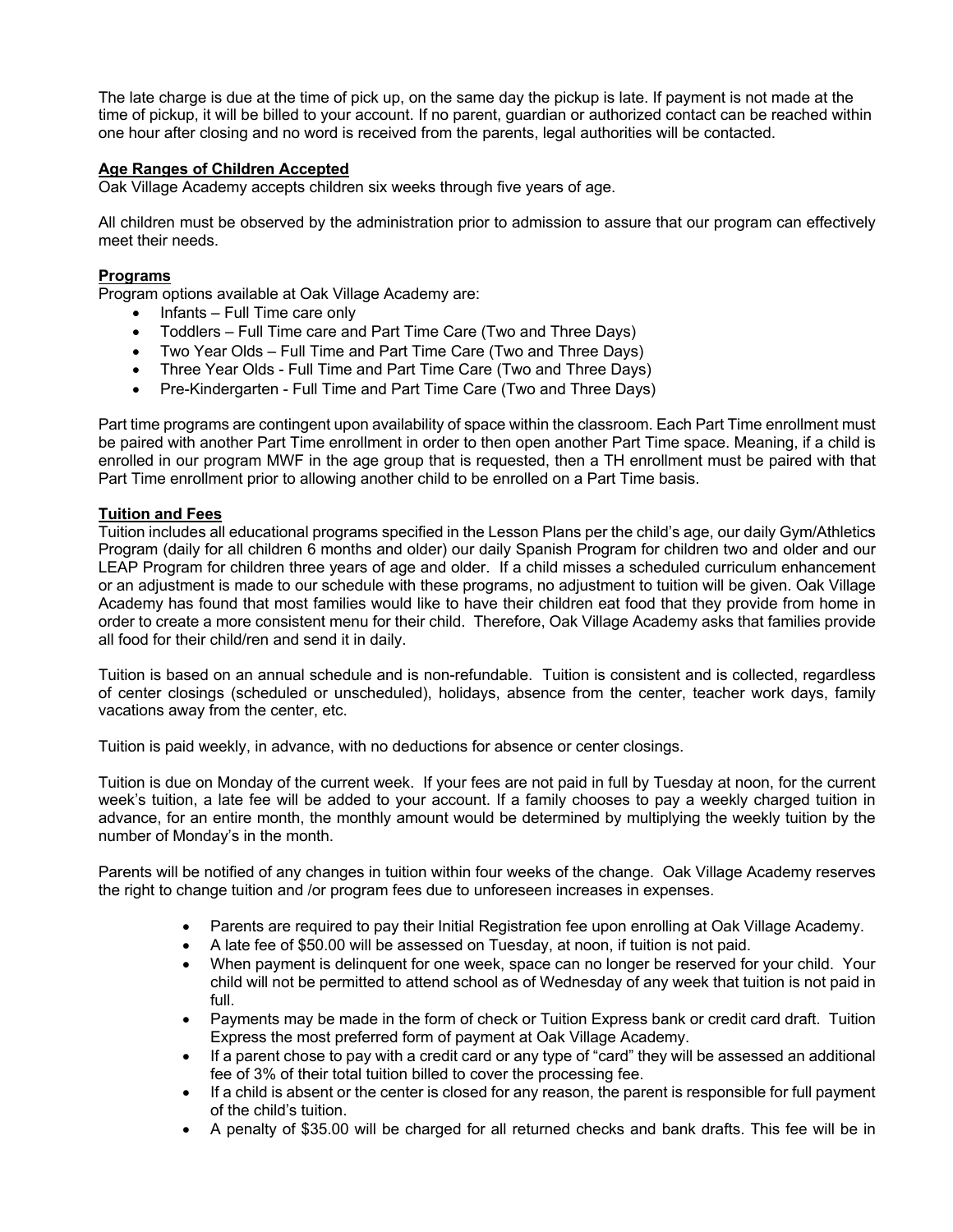addition to any late charges prior to the beginning of the next week. Parents will be required to pay the balance with a cashier's check or money order.

- Family discount includes a ten percent discount for the oldest sibling. One discount per family.
- Annual tuition increases will be effective on January  $1<sup>st</sup>$  of each year unless otherwise noted by the school owners.
- Parents may receive a receipt for their tuition payments upon request.
- If a parent chooses to prepay their tuition and then adjustments are made to the child's enrollment, tuition is still non-refundable.
- Additional fees such as special occasion fees are due to be paid on the date that services are rendered.

## **Registration and Administrative Fees**

Initial Registration Fees are payable upon each child's registration and are non-refundable. These fees serve to ensure your child's placement at Oak Village Academy in addition to covering the costs of processing the application for admission and other associated costs. The Initial Registration Fee is prorated based off the month that your child will begin enrollment at Oak Village Academy during that calendar year.

Annually, parents are required to complete a new Child Application Form, Emergency Contact Form and submit the Annual Registration Fee. The Annual Registration Fee is billed per child, is non-refundable and is billed January 1<sup>st</sup> of each calendar year. If your family de-enrolls from Oak Village Academy for any reason, any previously paid registration fees are non-refundable.

Family discounts are not applicable to Initial Registration Fees and Annual Registration Fees.

## **Daily Programs at Oak Village Academy**

## **Infant Program:**

Children ages six weeks to twelve months of age will be enrolled in the Infant Program at Oak Village Academy. The Infants will be in one of two Infant classrooms, Infant 1 or Infant 2. Each Infant classroom will have a maximum group size of eight Infants and a teacher to child ratio of 1:4.

Each Infant enrolled in this program will follow their individual Infant Feeding Schedule that will be completed by the Infant's Family. The Infant Feeding Schedule will specify the schedule that the Infant will eat throughout the day. Further details about the Infant's normal daily schedule will be noted on the Infant Feeding Schedule in order for the Oak Village Academy team to match their routine to the best of their ability. Oak Village Academy has a procedure in place to document feedings for all Infants as they are fed throughout the day as noted on the child's daily report. The Infant Feeding Schedule should be updated regularly as new foods are added or other dietary changes are made and at least every thirty days if necessary.

All bottles should be pre-made prior to being dropped off at Oak Village Academy. Each bottle should be labeled according to the Bottle Labeling Procedures set forth at Oak Village Academy. Labeling each bottle correctly requires including the following:

- First and Last Name
- Date (month/date/year)
- An "F" for Formula IN BLACK INK or a "B" for breastmilk IN RED INK

\*All Breastmilk bottles/sippy cups will be further labeled with a red breastmilk band once at Oak Village Academy. \*

\*All bottles that have Formula contents should be fully labeled in BLACK ink.\*

\*All bottles that have Breastmilk contents should be fully labeled in RED ink.\*

Each bottle cap should also be labeled with the child's name and date as well.

Any bottle that is warmed must be used within one hour of heating or it will be discarded. No unused bottles may be left at the center overnight.

Infants unable to sit are held for bottle feeding and all others sit or are held to be fed. Bottles are not propped at any time.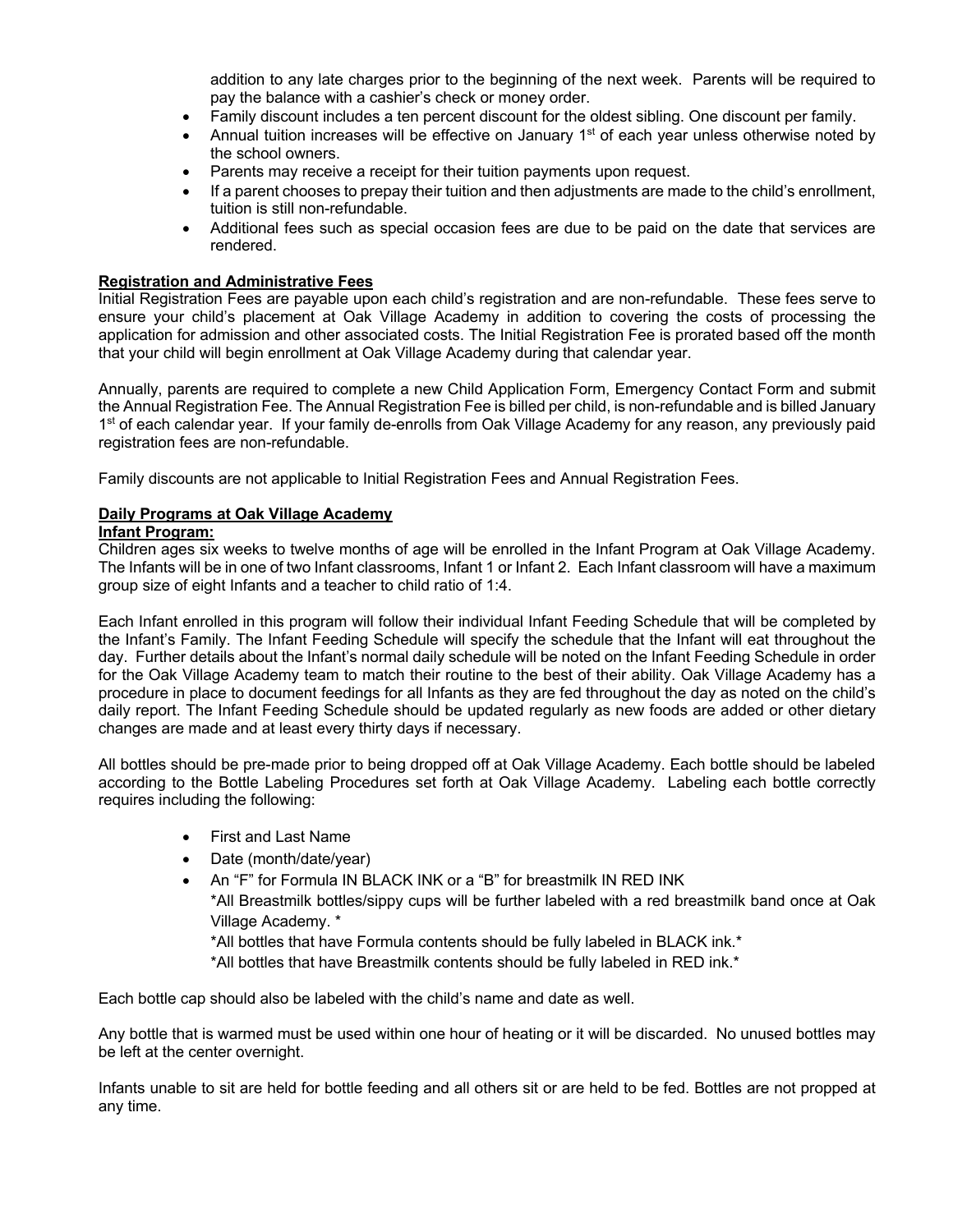Labeling Helpful Hints:

Using masking tape or painters tape with a Sharpie Marker works well when labeling bottles. If you choose to use a label, please avoid paper labels as they do not hold up to the bottle warmer moisture and then the labels are not readable. You can use name child specific labels that include the "F" or "B" for the contents of the bottle, but you will still need to label the bottle/cup with the current date (month/date/year).

Dry cereal and unopened individual-serving food may be left at Oak Village Academy until consumed. All food items sent in to the classroom must be labeled with the child's first and last name. We are unable to accept any food containers that have already been opened. Please bring in foods that have been tried at least twice at home to protect against food allergies.

Each Infant should also have a labeled, clean, empty bottle and two travel packets of formula powder in their cubby to be used if there is a need or emergency. This is required for all children, even children whom are usually fed breastmilk. This emergency formula will only be used in the event of an emergency and there is no other means to feed the Infant. This formula will sustain the child until the emergency situation has passed and the child and family can be re-united.

Bottle warmers will be provided by Oak Village Academy to be used for all formula bottles. Bottles containing breastmilk need to be heated in a personal, single sized bottle warmer, that will be used solely for that Infant. Since this will used for individual infants, personal bottle warmers for breastmilk bottles should be provided from home and will be returned when no longer needed at Oak Village Academy.

Oak Village Academy supports the NC Back To Sleep Campaign and places all Infants on their backs to sleep. Oak Village Academy provides safe sleep sacks for children to use while sleeping in a crib. These are considered to be safer than using a blanket and therefore, Oak Village Academy only uses safe sleep sacks in cribs for comfort. Blankets, soft toys or other items are not permitted in cribs per the North Carolina safe sleep recommendations.

Infant classrooms are designed to encourage exploration, play and learning. Several play areas will be available for children to explore daily. Each child will have an assigned crib and cubby for personal belongings. Each Infant will also have a space to keep a supply of personal food items in the Nutrition Area in the classroom. Parents should check their child's cubby and Nutrition Area daily to ensure that items are in good supply.

The Infants will go outside daily and explore in their Outdoor Learning Environment dedicated for their age group. Weather appropriate clothing needs to be available for the children daily.

What each Infant should bring to Oak Village Academy:

- Diapers
- Wipes
- Multiple changes of weather appropriate clothing
- Diaper Cream (if needed)
- Bottles/food necessary for each day
- Bottle Warmer if bottles contain breastmilk
- Pacifier (if applicable)

If a family is interested in sending in cloth diapers for their Infant the following items must be provided by the parent/family:

- Plastic Bin with a Lid (labeled with the child's first and last name)
- 'Wet Bag'– to store the soiled diapers

Thank you for noting that per North Carolina Sanitation Laws we are not permitted to 'dump' contents of a diaper prior to storing the soiled diaper in the 'wet bag'.

## **Toddler Program:**

Children ages twelve months to twenty-four months of age will be enrolled in the Toddler Program at Oak Village Academy. The Toddlers will be in one of three Toddler classrooms, Toddler 1, Toddler 2 or Toddler 3. Each Toddler classroom will have a maximum group size of 10 or 12 Toddler and a teacher to child ratio of 1:5 or 1:6.

Toddler classrooms are designed to encourage exploration, play and learning. Several play areas will be available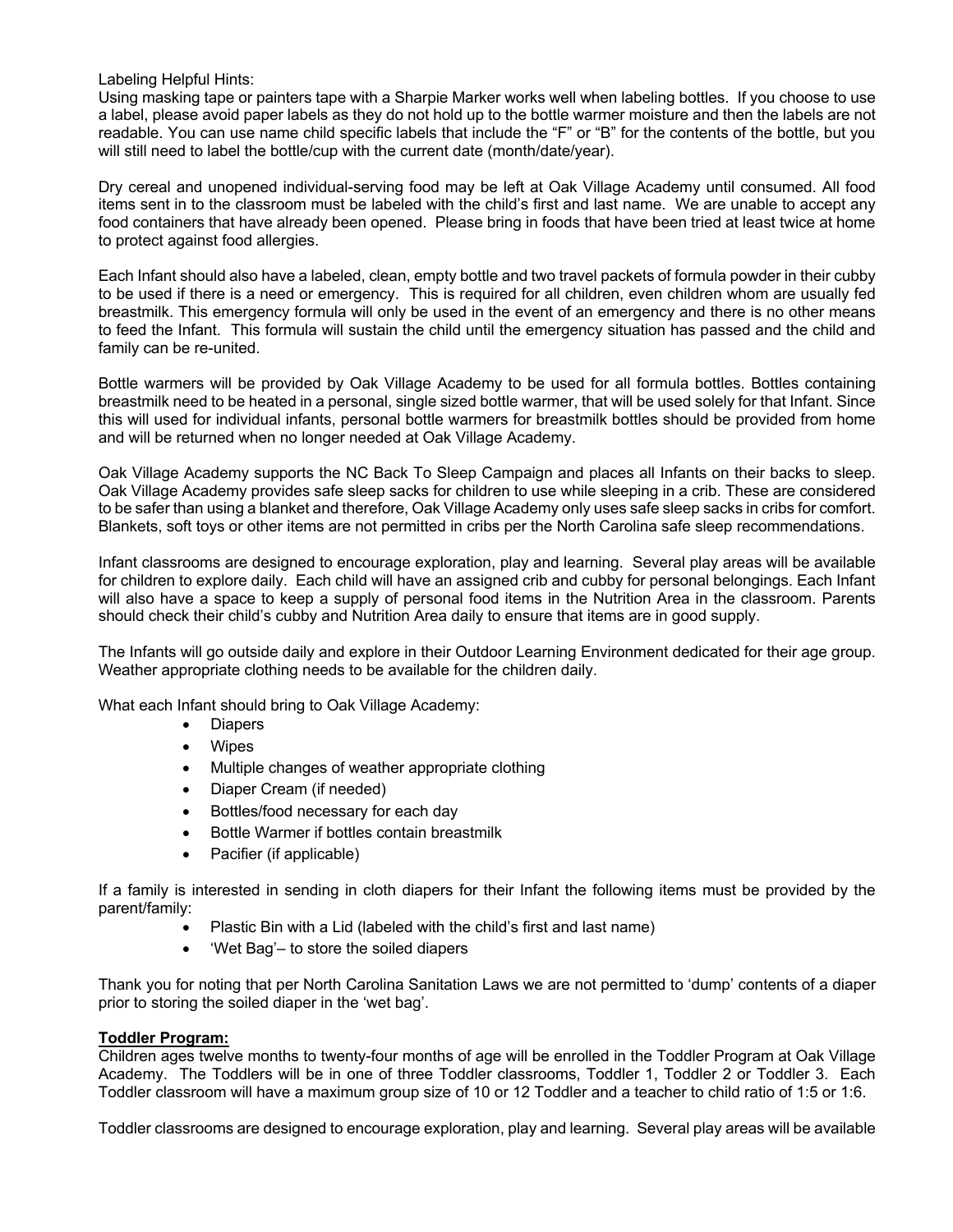for children to explore daily. Toddler classrooms will be arranged with multiple play areas with designated center areas to encourage play in several ways. Each child will have an assigned cot and cubby for personal belongings.

The Toddlers will go outside daily and explore in their Outdoor Learning Environment dedicated for their age group. Weather appropriate clothing needs to be available for the children daily.

If a family is interested in sending in cloth diapers for their Infant the following items must be provided by the parent/family:

- Plastic Bin with a Lid (labeled with the child's first and last name)
- 'Wet Bag'– to store the soiled diapers

Thank you for noting that per North Carolina Sanitation Laws we are not permitted to 'dump' contents of a diaper prior to storing the soiled diaper in the 'wet bag'.

What each Toddler should bring to Oak Village Academy:

- Diapers
- **Wipes**
- Multiple changes of weather appropriate clothing
- Diaper Cream (if needed)
- Oak Village Academy lunchbox packed with food necessary for each day (Lunch and three snacks)
- Pacifier (if applicable)
- Rain Jacket and Rain Boots
- A lightweight child size blanket
- Sun Hat and Sunglasses

## **Preschool Prep Program:**

Children ages two to three years of age will be enrolled in the Preschool Prep Program at Oak Village Academy. The Preschool Preppers will be in one of three Preschool Prep classrooms, Preschool Prep 1, Preschool Prep 2 or Preschool Prep 3. Each Preschool Prep classroom will have a maximum group size of 16 Preschool Prep children and a teacher to child ratio of 1:8.

Preschool Prep classrooms are designed to encourage exploration, play and learning. Multiple play areas will be available for children to explore daily. Preschool Prep classrooms will be arranged with multiple play areas with designated center areas to encourage play in several ways. Each child will have an assigned cot and cubby for personal belongings.

The Preschool Prep children will go outside daily and explore in their numerous Outdoor Learning Environments dedicated for their age group. Weather appropriate clothing needs to be available for the children daily.

If a family is interested in sending in cloth diapers for their Infant the following items must be provided by the parent/family:

- Plastic Bin with a Lid (labeled with the child's first and last name)
- 'Wet Bag'– to store the soiled diapers

Thank you for noting that per North Carolina Sanitation Laws we are not permitted to 'dump' contents of a diaper prior to storing the soiled diaper in the 'wet bag'.

What should each Preschool Prep child bring to Oak Village Academy:

- Diapers or undergarments
- Wipes (if necessary)
- Multiple changes of weather appropriate clothing and if potty training, send in at least four or five changes of clothes, including an extra pair of shoes
- Oak Village Academy lunchbox packed with food necessary for each day (Lunch and two snacks)
- Rain Jacket and Rain Boots
- A lightweight child size blanket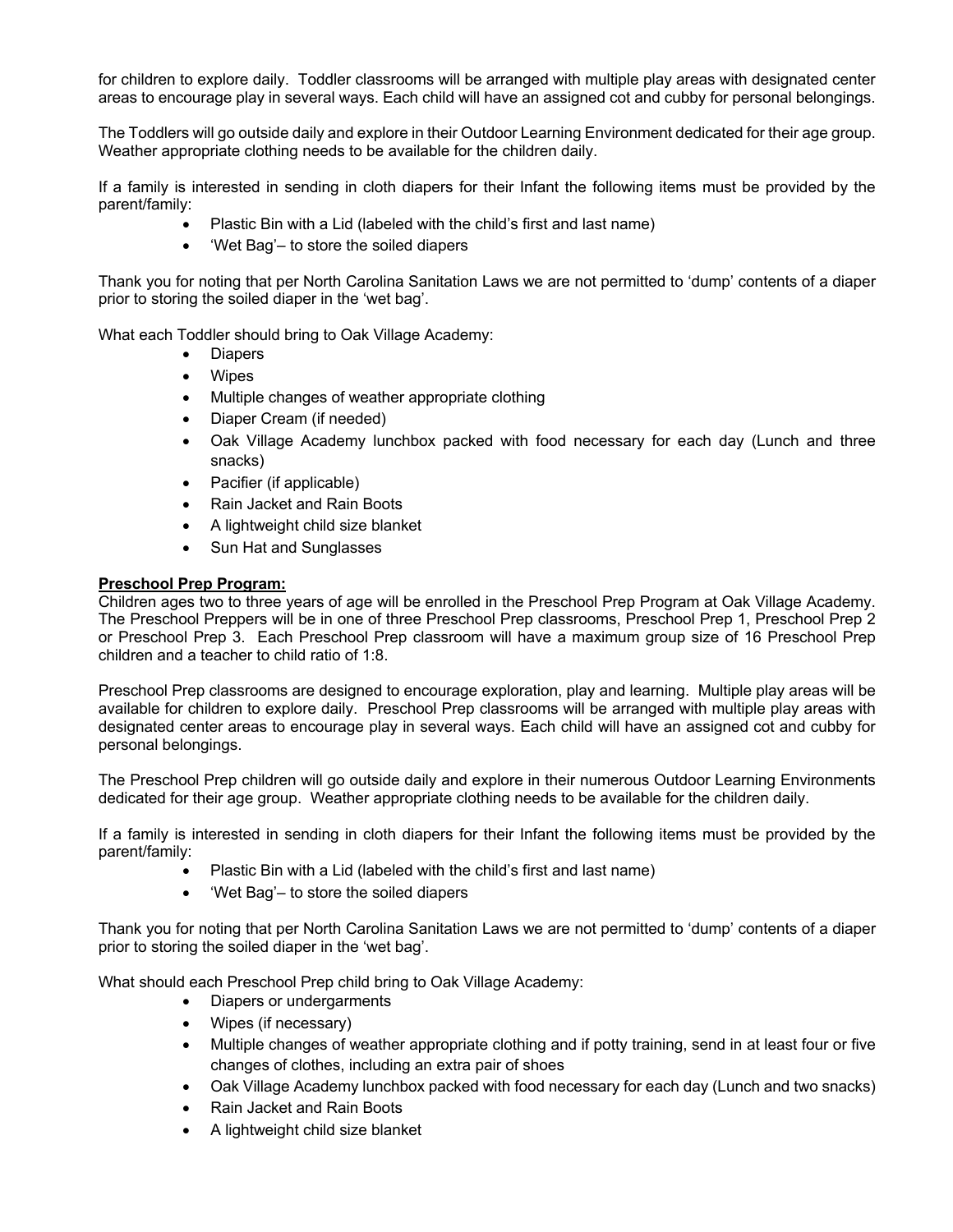• Sun Hat and Sunglasses

## **Preschool Program:**

Children ages three to four years of age will be enrolled in the Preschool Program at Oak Village Academy. The Preschoolers will be in one of three Preschool classrooms, Preschool 1, Preschool 2 or Preschool 3. Each Preschool classroom will have a maximum group size of 18 Preschool children and a teacher to child ratio of 1:9.

Preschool classrooms are designed to encourage exploration, play and learning. Numerous play areas will be available for children to explore daily. Preschool classrooms will be arranged with play areas that are designated center areas to encourage play in several ways. Each child will have an assigned cot and cubby for personal belongings.

The Preschool children will go outside daily and explore in their numerous Outdoor Learning Environments dedicated for their age group. Weather appropriate clothing needs to be available for the children daily.

What each Preschooler should bring to Oak Village Academy:

- Multiple changes of weather appropriate clothing, including undergarments and socks
- Oak Village Academy lunchbox packed with food necessary for each day (Lunch and two snacks)
- Rain Jacket and Rain Boots
- A lightweight child size blanket
- Sun Hat and Sunglasses

## **Pre-Kindergarten/ Junior K Program:**

Children ages four to five years of age will be enrolled in the Pre-Kindergarteners Program at Oak Village Academy. The Pre-Kindergarteners will be in one of two Pre-K classrooms, Pre-K 1 or Junior K. Each Pre-K classroom will have a maximum group size of 24 Preschool children and a teacher to child ratio of 1:12.

Pre-K classrooms are designed to encourage exploration, play and learning. Numerous play areas will be available for children to explore daily. Pre-K classrooms will be arranged with play areas that are designated center areas to encourage play in a number of ways. Each child will have an assigned cot and cubby for personal belongings.

The Pre-K children will go outside daily and explore in their numerous Outdoor Learning Environments dedicated for their age group. Weather appropriate clothing needs to be available for the children daily.

What each Pre-Kindergartener should bring to Oak Village Academy:

- Multiple changes of weather appropriate clothing, including undergarments and socks
- Oak Village Academy lunchbox packed with food necessary for each day (Lunch and two snacks)
- Rain Jacket and Rain Boots
- A lightweight child size blanket
- Sun Hat and Sunglasses

## **Water Play**

During the warmer months (June and July), Oak Village Academy provides water play for each classroom Toddlers and older. Water play will be once per week during the morning Outdoor Adventure's time. Classrooms are not schedules specific times for water play as they will be able to utilize their already scheduled Outdoor Learning Environment times allotted for this event. Children should come to school dressed in their water play attire with a tee shirt or cover up as their top layer. Teachers should always maintain proper supervision and monitor the children and providing name to face supervision while having water play. Teachers and children are to wear appropriate water play attire and shoes.

Proper attire for the children includes:

- Bathing Suit
- Water shoes that provide a skid proof sole and are not sandals
- Optional: Hat and Sunglasses
- **Towel**
- A **complete** set of dry clothing including undergarments and shoes.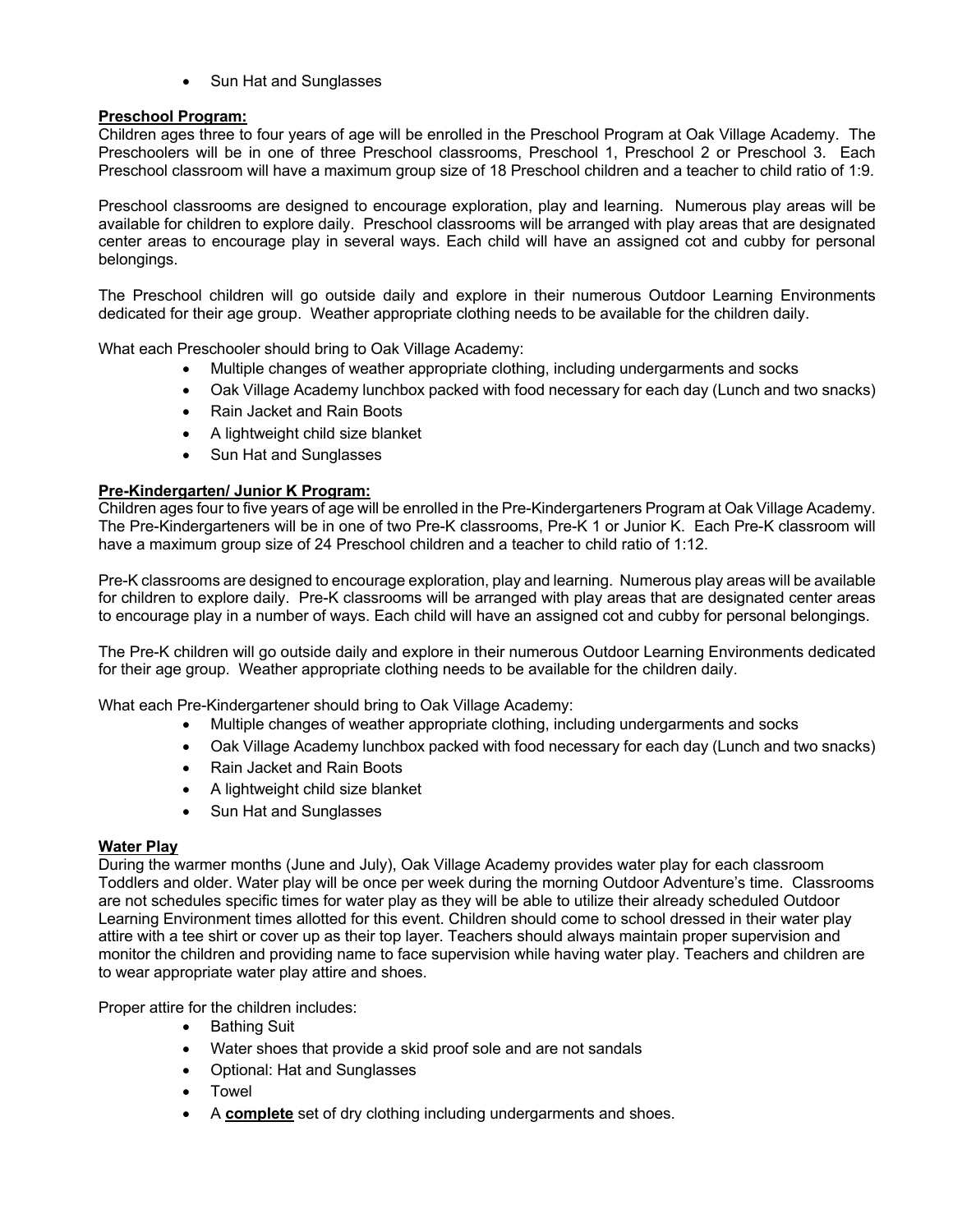We ask that children come to Oak Village Academy dressed in their water play attire to make the transition to water play in the morning smooth and to enable the children to enjoy their water play time as much as possible.

## **Move Up and Transition Procedures and Policies**

Children's placement and transitions within the Oak Village Academy classrooms will be guided by their age, developmental level, availability and state licensing requirements. The Director will make every effort to move children to the next classroom within the guidelines set by Oak Village Academy and the state of North Carolina. We make every effort to keep teachers consistent to promote continuity and relationships.

When a child is scheduled to transition to a new classroom, the Director will notify the child's parent with a Transition Letter. The Transition Letter will include information such as the dates of the transition, the date of the official 'move up', the new classroom name, the teacher's information, a request for the parent to schedule a "Getting to Know You Conference" (meeting with the teacher, parent and Administrator) and any pertinent information about the new environment.

When children are transitioning to another classroom, there is a transition schedule specified in order to allow the child to visit their new environment in age appropriate fashion. The transition schedule is as follows:

Monday: 9:00-11:00 Tuesday: 9:00-11:00 Wednesday: 9:00–12:30 (or the beginning of rest time) Thursday: 9:00-3:00 Friday: Entire Day

Children will officially move to their new classroom beginning on the Monday following the week of transitions and tuition rates will be adjusted to reflect the new classroom at that time.

#### **Termination of Enrollment**

#### **Parent/Family Withdrawal of a Child:**

Should it become necessary to withdraw your child from Oak Village Academy, for any reason, a **thirty-day written notice** must be given to the administration. In the event that a withdrawal is necessary, parents are asked to complete the Oak Village Academy Withdrawal Notice, which can be picked up at the front desk. There are no refunds on registration or tuition when parents choose to withdraw their child from Oak Village Academy.

## **Termination of Enrollment by Oak Village Academy:**

Oak Village Academy staff will work with each child to meet their needs and every effort will be made to provide a positive learning experience. However, Oak Village Academy reserves the right to ask families to make alternate arrangements for care if it is determined that a child's needs cannot be met, or the child has not adjusted to group care provided by our school. In the event that behavior becomes disruptive to the program or poses an unsafe situation for the child or other children in the school, alternative arrangements may be required.

A dismissal will only be considered after careful consideration. If Oak Village Academy determines that our program is not a successful match, families will be given referral information to assist in the transition to a program better suited to the family's needs. Written notice of the termination of enrollment will be given to the family. It will include the reason(s) for termination of enrollment and will specify the child's/family's last day at the center.

If the family of a child enrolled is uncooperative in completing and returning forms, fails to pay tuition on time, fails to follow any state or county regulations, or fails to follow Oak Village Academy policies or procedures, it may be necessary to dismiss the family from enrollment in our center. Written notice of the termination of enrollment will be given to the family. It will include the reason(s) for termination of enrollment and will specify the child's/family's last day at the center.

## **Subsidized Child Care**

Oak Village Academy accepts subsidies from several agencies. Subsidized parents must adhere to all policies and procedures regarding Oak Village Academy and the agency that is providing the subsidy.

- Subsidized families are responsible for the balance of their child's fees less the agency's payment or portion to be paid to Oak Village Academy.
- Parents are responsible for notifying Oak Village Academy regarding all absences.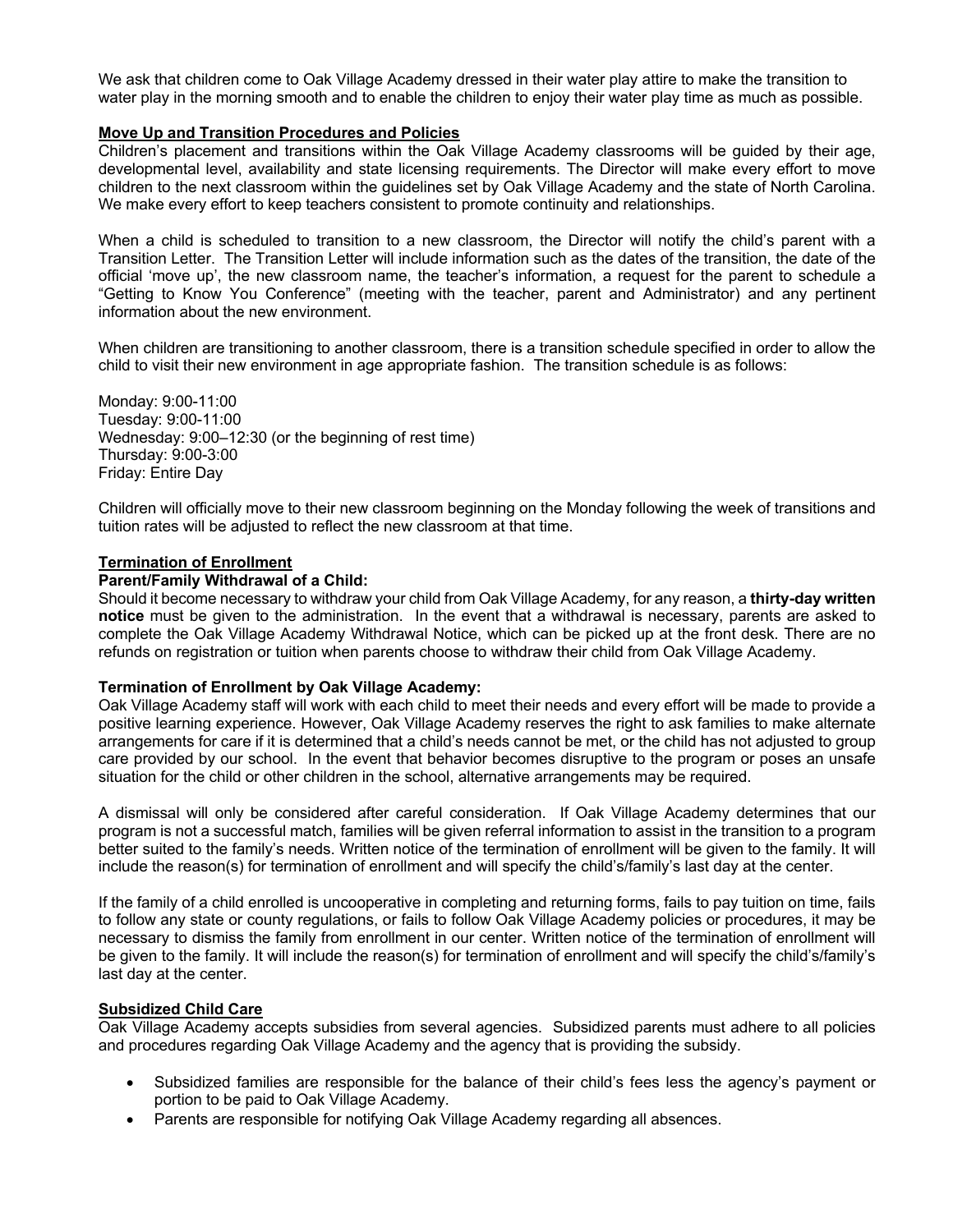• Parents are responsible for any tuition balance not paid by the agency due to absenteeism from the center.

## **Parent/Family Communication and Parent/Family Involvement**

Oak Village Academy understands that parental involvement is a crucial component to the success of a child's educational achievement. Parents/Family are their child's most important teacher. Research has proven children are better, more successful learners when their parents are more actively involved in their learning at both home and school. To support parents as partners, we encourage families to be involved in their child's educational process.

At Oak Village Academy we welcome and encourage parent/family participation. We have an open door policy welcoming parents/families to visit our program at any time without notice. We ask that during such visits parents/families remain as inconspicuous as possible to avoid disrupting the classroom activities. All visitors need to sign in at the front desk upon entering the center.

Please check the Family Board regularly for notices and information and be sure to read any correspondence that is sent home with your child. Also, be sure to check your child's cubby and folder daily for messages and artwork, etc.

Families will receive a daily report filled out by the classroom teachers to relate the day's events specific to your child. These daily reports are available through email through our Parent Communication Portal.

## **Family Involvement Committee**

Our Family Involvement Committee allows parents to participate in the school by planning events that will benefit the overall quality of the program. Some of the group's initiatives include: Networking with other families, learning opportunities for families such as workshops and trainings, special events, teacher recognition and development, community service projects, center enhancements, classroom volunteering opportunities and more. Become a part of the Family Involvement Committee today!

After enrollment, parent participation is an integral part of our program. We urge parents/families to talk with the teachers and the administration and watch your child interact with his/her friends on a regular basis. We also encourage parent volunteers to offer their time, services and resources to benefit the school and its students. Parent/family volunteers are encouraged to help in classrooms during special events and share their professional backgrounds or their cultural heritage. We ask that parents and families of enrolled children volunteer at least 1 hour per month.

There are daily opportunities to get involved in your child's day. As we do have an open-door policy for families, feel free to come and visit your child or come in and have lunch with your child. Many additional activities will be provided to encourage interaction between parents, teachers and children such as festivals, family picnics, holiday parties and planting days.

Another way to participate in the education of your child is through donations of materials. Please check with your child's teacher for the items of need for specific activities. Some general items used in the classroom are magazines, newspapers, greeting cards, dress up clothes (men's and women's), old wallets and hats, paper, books, wrapping paper, ribbon, plastic measuring cups and bowls, wooden spoons, plastic funnels, placemats, plastic flowers, cookie sheets, baskets and many other household odds and ends. Always check with your child's teacher when you have items that you may want to donate to Oak Village Academy.

## **Referral Program**

Oak Village Academy offers a Referral Program for all enrolled families. If a referred family tours and then enrolls at Oak Village Academy, the referring family will get a referral credit after the referred family is enrolled for ninety days. The referral credit differs depending on the current promotional specials. Without additional promotional specials, the referral credit will be \$100 per family that is referred after they have been in attendance for 90 days.

Each family that is referred to Oak Village Academy should inform the school upon touring or enrolling about the referring family. The referred family will be given a 'Referral Form' and asked to complete this with the necessary information at the time of enrollment. Once complete, the referring family will be contacted that they will be receiving a discount off their oldest child's tuition after a full ninety days of enrollment for the referred family.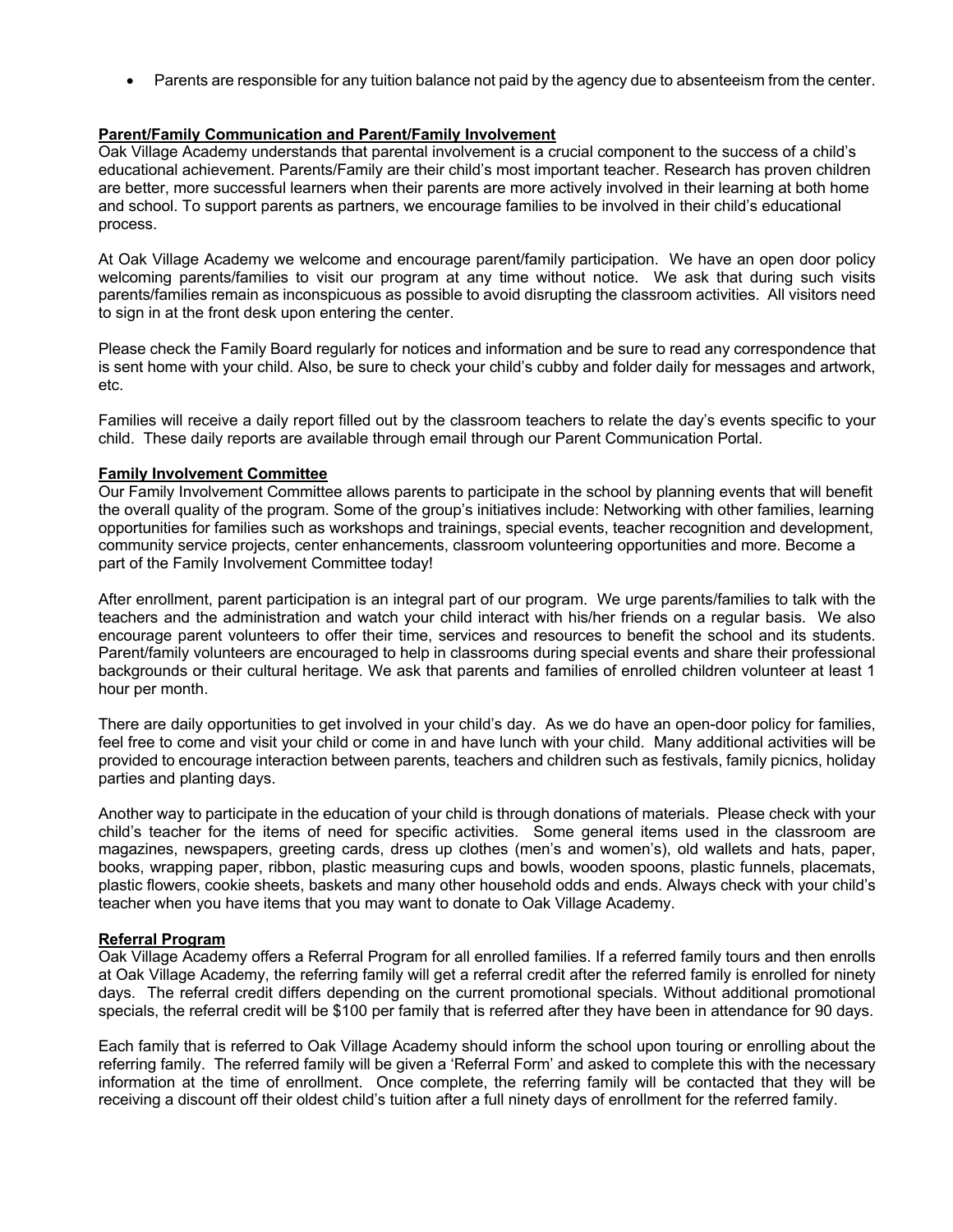Additional referral programs are run at various times throughout the year. Details regarding these additional referral programs will be provided at the center. Please contact the school Director to learn more about any additional referral opportunities being offered.

Thank you, in advance, for telling your co-workers, friends and neighbors just how amazing Oak Village Academy is and how much your family loves the teachers and programs that are provided in the family friendly learning environment.

## **Classroom Schedules**

Each Oak Village Academy classroom has its own daily schedule. Schedules are posted inside of every classroom on the Parent Board.

## **Rest Time**

Rest time is an essential part of a child's day at Oak Village Academy. While no child is forced to sleep, a scheduled daily rest time is provided and scheduled for each classroom. This rest time is designed to allow children some time during the day to relax their minds and allow their bodies to rest.

Rest time follows lunch in the daily schedules for Toddler age children and older. Infants will rest on their own schedules. Preschool age children are generally given a two-hour rest time daily; however, it is not uncommon for some children to rest a bit longer or even for a shorter time. A variance in rest times for each child is expected while the two-hour scheduled rest time is still allotted for those that sleep and rest for the entire time period.

## **Children's Personal Belongings**

Every child enrolled in Oak Village Academy is assigned a "cubby" for his/her personal belongings. All personal belongings should be labeled with the child's first and last name prior to bringing it in to the school.

As required by North Carolina state law, all children will go outside every day, weather permitting. Oak Village Academy has created nine Outdoor Learning Environments for children to have every opportunity to explore ad learn. Please make sure your child has adequate clothing for outside play, rain or shine. **A rain jacket and rain boots are required to be provided by the family for each child older than twelve months of age.** These items are to remain at Oak Village Academy for the duration of the child's enrollment. As the child grows, size appropriate items should be brought in to replace the items that may no longer fit.

An Oak Village Academy water bottle will be provided for each child. Water bottles will be filled up throughout the day for children to stay hydrated. Families can choose to use the Oak Village Academy water bottle for their child to have daily or send in a personal water bottle for their use. Water bottles will need to be washed daily and returned to Oak Village Academy for the children to use.

## **Food Service and Nutrition**

## **Toddlers and Older**

Oak Village Academy has found that most families would like to have their children eat food that they provide in order to create a more consistent menu for their child. Therefore, Oak Village Academy asks that families provide all food for their child/ren and send it in daily. This means that each child will need to bring in their Oak Village Academy lunchbox daily with the following packed from home:

- Morning Snack (Nut-Free grain, dairy or fruit and a drink). Water will be provided.
- Lunch (Nut-Free Protein, Fruit, Veggie or another side, grain and a drink). Water will be provided.
- Afternoon Snack (Nut-Free grain, dairy or fruit and a drink). Water will be provided.
- Oak Village Academy Water Bottle filled with water should be sent in daily.
- Late afternoon second snack for Toddler age group only.
- Infants will need to bring in all of the food and prepared bottles necessary for a day.

All foods and drinks sent in to Oak Village Academy should be properly labeled and dated prior to being sent in. Properly labeling includes the following:

-Child's First and Last Initial (EX: Susan J.) The only exception to this is when there are TWO of the same names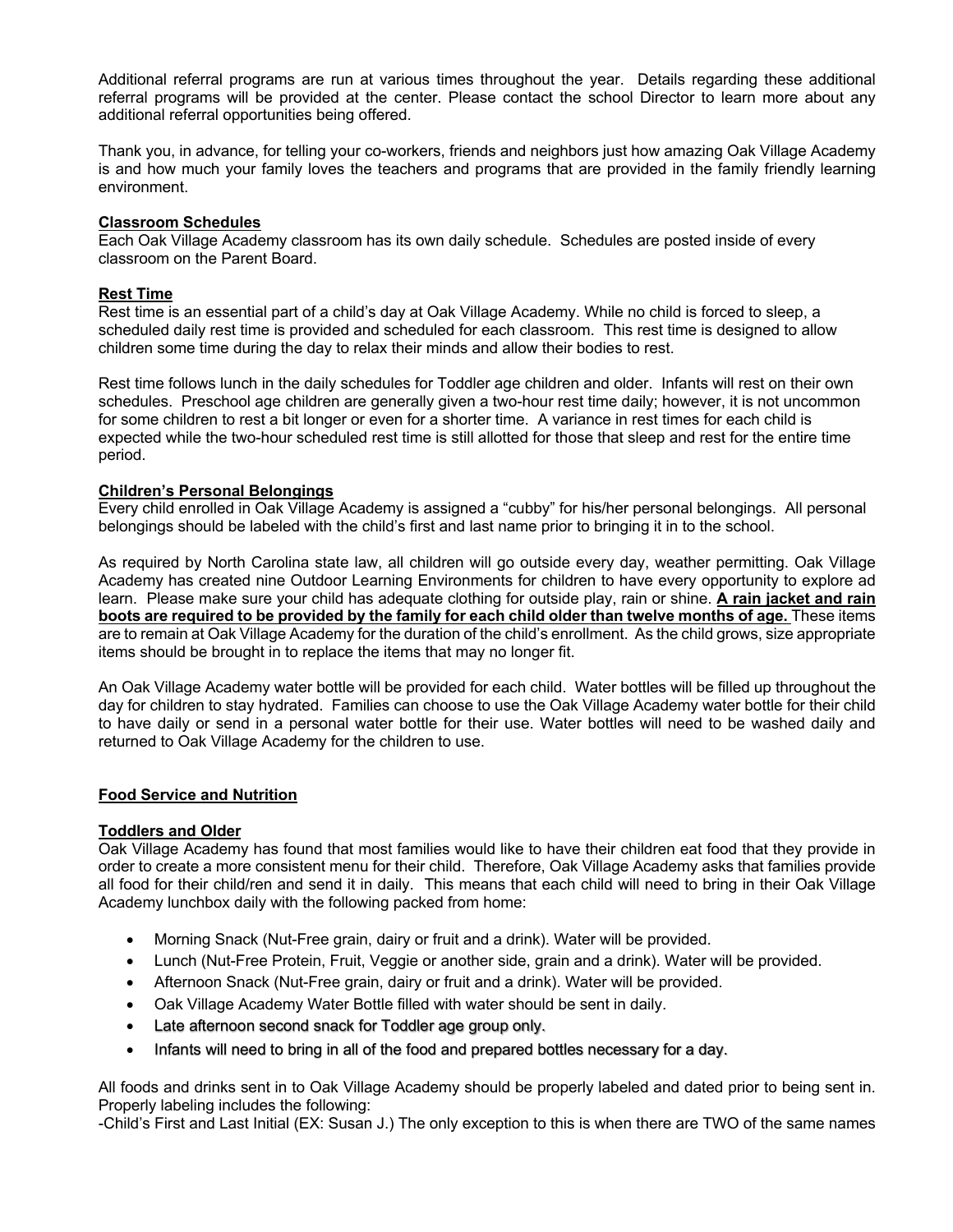and last initials in the classroom, the we would need first and last name. -Date (month/date) -What the food/drink is. (EX: Cheese Cubes) -When the food/drink is to be served. (EX: PM Snack)

Oak Village Academy will provide one (1) lunch box per child for children in the Toddler Classrooms and older upon enrollment. Parents can purchase a second lunch box for the cost of \$10.00 each. If the provided lunch box is lost or misplaced, the Oak Village Academy family will be responsible for purchasing a replacement lunch box to bring in daily.

Oak Village Academy will provide water throughout the day for the children to stay hydrated and will refill water bottles as needed. The NC Division of Child Development follows specific guidelines regarding meals and snacks, therefore we ask that foods that are sent in are healthy options and that the following is kept in mind:

- Morning and Afternoon Snack should consist of two food components chosen from the food component list below.
- Lunch should consist of four components chosen from the food component list below and a drink.
- Other snacks, like the Toddler Late Afternoon Snack can vary.

| <b>Food Component</b> | Some Example that are Oak Village Academy Approved:                                |
|-----------------------|------------------------------------------------------------------------------------|
| Dairy                 | Cheese, Yogurt, Milk or a Milk Substitute                                          |
| Protein               | Sandwich Meat, Soy Butter, Beans or Eggs. Avoid food items that are cut in circles |
|                       | or other foods that could be considered choking hazards.                           |
| Grain                 | Whole Wheat or other types of breads, crackers, pastas, rice or granola/oats       |
| Vegetable             | Any Vegetable that is not considered a choking hazard. Avoid raw carrots for       |
|                       | children under the age of three or anything similar.                               |
| Fruit                 | Any Fruit that is not considered a choking hazard. Avoid whole grapes or grapes    |
|                       | cut in half for all children or anything similar. Grapes can be quartered.         |

#### Food Component List

## \*\*Reminder that all food and drinks that are sent in from home must be NUT-FREE and not processed in a facility with nuts.\*\*

## **Allergies and Special Diets**

Any food allergies must be presented to the administration upon enrollment or as the family becomes aware of the special dietary requirement. All special dietary restrictions and requirements must be communicated to Oak Village Academy in writing and be accompanied by a physician's note.

As we make every effort to provide a **nut free environment,** absolutely **no nut products or foods processed in a facility that processes nuts** may be brought into Oak Village Academy. No food should be brought in for your child or the class without prior notice given to the teachers or the administration.

## **Special Events, Birthday Treats and Holidays**

## **Birthday Treats**

Parents may provide a special treat for their child's class in the event of a birthday or special event. Thank you for making prior arrangements with your child's teachers in the event that you will be providing a special treat of any kind. If you are bringing special snacks to the class, please keep in mind that all foods sent in should be nut free and allergies in the classroom must be considered. Parents are reminded that at Oak Village Academy, good health and nutrition is reinforced; therefore, sweets and other "junk food" should be avoided and other nutritious treats should be used whenever possible. As per North Carolina state regulations, food and drinks not provided by Oak Village Academy and given to a group of children must be provided from an approved source and must be store bought with an ingredients label attached and intact. Homemade foods and drinks are not permitted when distributing the foods to children in the classroom. Any and all outside foods should be checked in at the front desk so that proper labeling and approval can be given for each item. Also, to comply with safety regulations, birthday candles should not be lit in the building or on the Outdoor Learning Environments at our school. Also, per North Carolina state regulations, balloons are not allowed at Oak Village Academy. Thank you again for noting that Oak Village Academy makes every effort to be a nut free school; therefore, nut products or foods processed in a facility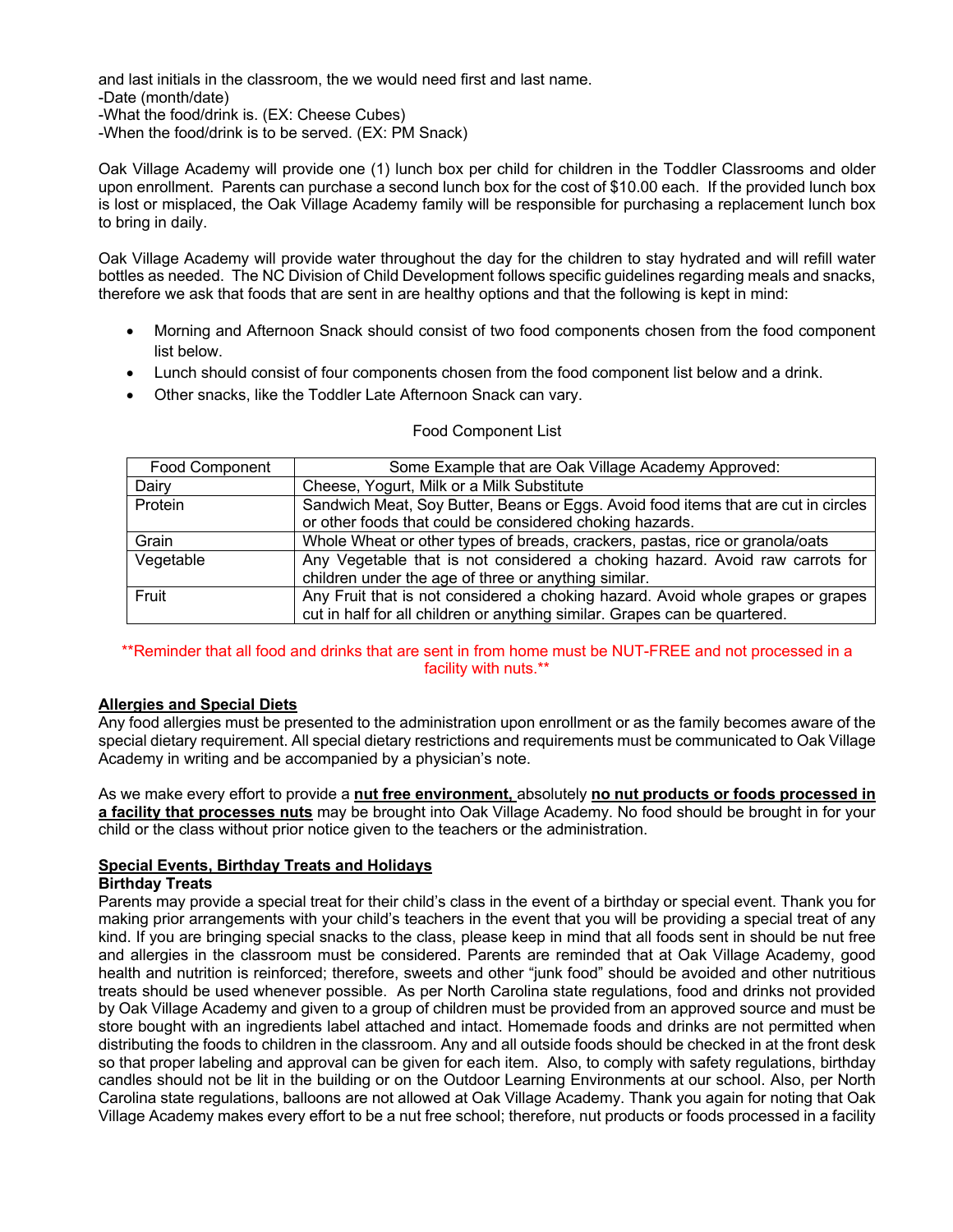with nuts should not be brought in to our school.

## **Special Celebrations and Parties**

Special Celebrations and Parties will take place in the classrooms throughout the year. Generally, a note is posted on the classroom door to notify parents of an upcoming party and many times parents are asked to bring in food or drinks. If, at any time, you object to a party for religious or other reasons, please notify your child's teacher as soon as possible so we can make arrangements to otherwise care for your child during that time. We will assume that all children can participate unless notified to the contrary.

Oak Village Academy organizes school-wide events throughout the year. Each of these events includes ageappropriate activities and games, special visitors and a lot of fun for the entire family. However, when your family attends these events, your child needs to remain with you and under your supervision at all times. This will ensure that safety is put first and that children are always under the supervision of an adult family member and not allowed to roam freely on the Oak Village Academy campus. Please refer to your Parent Calendar of Events for specific dates for these events.

## **Parent-Teacher Conferences**

Parent-teacher conferences are encouraged twice annually at Oak Village Academy. Parents should sign-up for a conference with their child's teacher at the sign in desk. Conferences are scheduled at  $\frac{1}{2}$  hour increments on predetermined days. Conference days are announced at the school and parents will have the opportunity to sign up for a convenient time. During the conference, teachers are available to answer any questions or concerns that parents may have, as well as discuss each child's development.

Parents may also request a conference with their child's teacher as they feel it necessary. Parents should schedule conferences with the Director so that proper staffing can be planned for and coverage is available in the classroom.

## **Pre-Kindergarten and Junior K Graduation**

Pre-Kindergarten and Junior K Graduation is scheduled annually, in June, for those children who will be attending Kindergarten during the upcoming school year. The children prepare a special presentation to their family and friends and will receive a diploma as they become an Oak Village Academy graduate. Please check your parent calendar of events for the date of Pre-Kindergarten and Junior K Graduation.

Pre-Kindergarten and Junior K Graduation does not then require the graduate's departure from the Oak Village Academy Program. We suggest continual enrollment at Oak Village Academy during the summer until the graduate enters Kindergarten as this provides consistency for the child. Oak Village Academy provides a well-developed, hands-on, fun and educational curriculum for all enrolled children.

## **Classroom Management**

## **Safety**

Oak Village Academy considers the safety of the children, staff and families to be of the utmost of importance. Oak Village Academy is designed with safety in mind and has the following safety components:

- Closed Circuit Cameras located throughout the building and on the Outdoor Learning Environments for parents and family members to view their child while at school. These cameras are viewable in the Oak Village Academy lobby.
- All of the teachers and staff are trained in Pediatric CPR, First Aid, Its-SIDS and Health and Safety.
- A front door security system that is shared only with family members of enrolled children.
- All visitors must be given approved access to center and speak with a Director for proper identification procedures to be followed. If a relative or friend picks up a child, a signed release will be required by the parent or guardian and this will be checked against a photo ID of the visitor. The person picking up the child will then be required to show a photo ID prior to being given access to the child that they are at Oak Village Academy to pick up. Without proper prior notification and proper photo ID, the child will remain at Oak Village Academy until proper identification is provided to the Director.
- All outside doors from the classrooms open to a secure, fenced area and the doors remain locked while the children are inside.
- All Outdoor Learning Environments are designed to meet the developmental needs of each age group. Each classroom opens directly or has access to their age groups developmentally appropriate Outdoor Learning Environment. The gates are secured from the parking areas and the teachers and staff are required to continually monitor the Outdoor Learning Environments.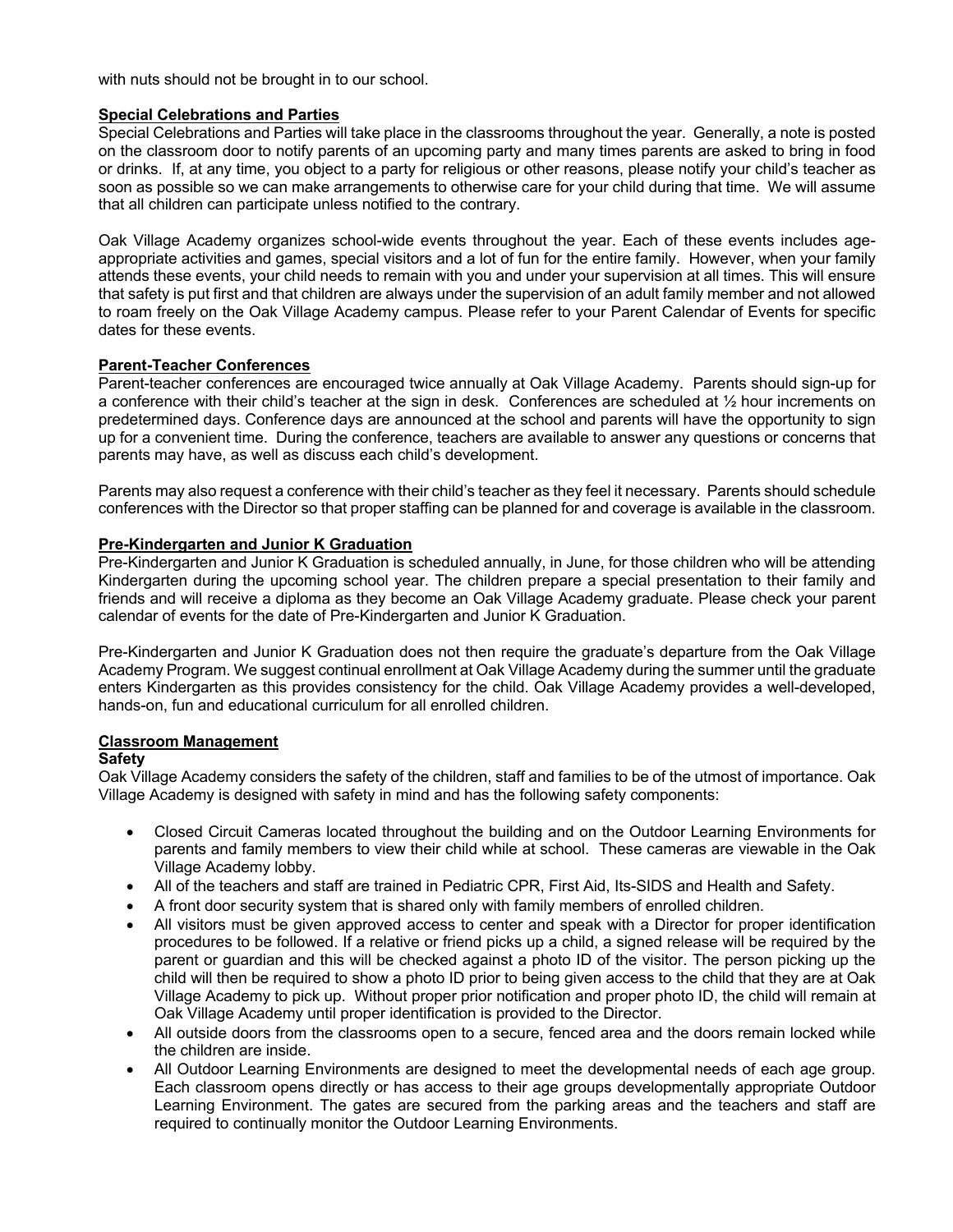- A pin or fingerprint entry system maintains the security at the entrance of the center.
- A sign in and sig-out computer in the Administration Building monitors which children and parents are in the building at all times.
- Soliciting is not allowed at Oak Village Academy.
- Staff members wear a uniform shirt making each staff member easily identifiable. Also, each staff member is required to maintain a proper criminal background check as a condition of employment.

## **Safe Arrival and Departure**

Safe arrival and departure procedures are posted in Administration Building at Oak Village Academy. These policies and procedures are strictly enforced to maintain security and the safety of each child and staff member. Safe arrival and departure procedures include:

## **Arrival**

Oak Village Academy suggests that all children arrive at the school by morning snack time as listed on the class schedule. Morning activities usually begin currently, and it is difficult for a child to be a fully participating group member if he or she arrives late.

The following are procedures that we ask that all Oak Village Academy families follow during drop off:

- Vehicles should be parked in a parking spot and the engine turned off for safety purposes.
- No child should be left in the car when dropping off another child.
- An adult must escort each child into a classroom.
- For the safety of all children, only Infant age children are allowed in the Infant classrooms. This includes siblings.
- Each child must have his/her hands washed upon entering the classroom.
- The teacher must acknowledge the child's arrival before the adult leaves the child.
- Anything brought in from home must be clearly labeled and placed in the child's cubby.
- All medications must be given to a Director with a "Permission to Administer" form that is properly completed.
- All children should be signed in daily at the Sign In Computer located in the Administration Building.

## **Departure**

To pick up a child enrolled at Ok Village Academy, an adult must come into the building, sign the child out and escort the child out of the building. To ensure the children's safety, children should always be escorted when leaving the building and be properly supervised. The parking lot may be congested and is a dangerous place for children, especially if unsupervised.

If someone other than a parent is picking up a child enrolled at Oak Village Academy, the parent is responsible for notifying the office in writing of the change in pick up routine for that day.

The permission for release list is located in each child's enrollment file, on the Application Form. This list specifies the people who are permitted to pick up the child if the parent cannot.

Anyone picking up a child that is not the known parent will be asked for a picture identification, which must match the name listed on the permission for release list. The person picking up the child will then be required to report to the Administration Building to speak with a member of Administration.

The following are procedures we ask all Oak Village Academy families to follow when picking their child up from school:

- Vehicles should be parked in a parking spot and the engine turned off for safety purposes.
- No child should be left in the car when picking up another child inside of an Oak Village Academy location.
- To pick up a child, an adult must come in to the building and escort the child out of the building.
- Children may never leave the building alone and should be supervised at all times. The parking lot may be congested and is a dangerous place for children, especially if unsupervised.
- If someone other than the parent or guardian is picking up the child, the parent is responsible for notifying Oak Village Academy in writing prior to the pick-up. A picture ID will be required and verified before the child can be released. The permission for release list is in each child's enrollment file, on the Application Form. This list specifies the people who are permitted to pick up the child if the parent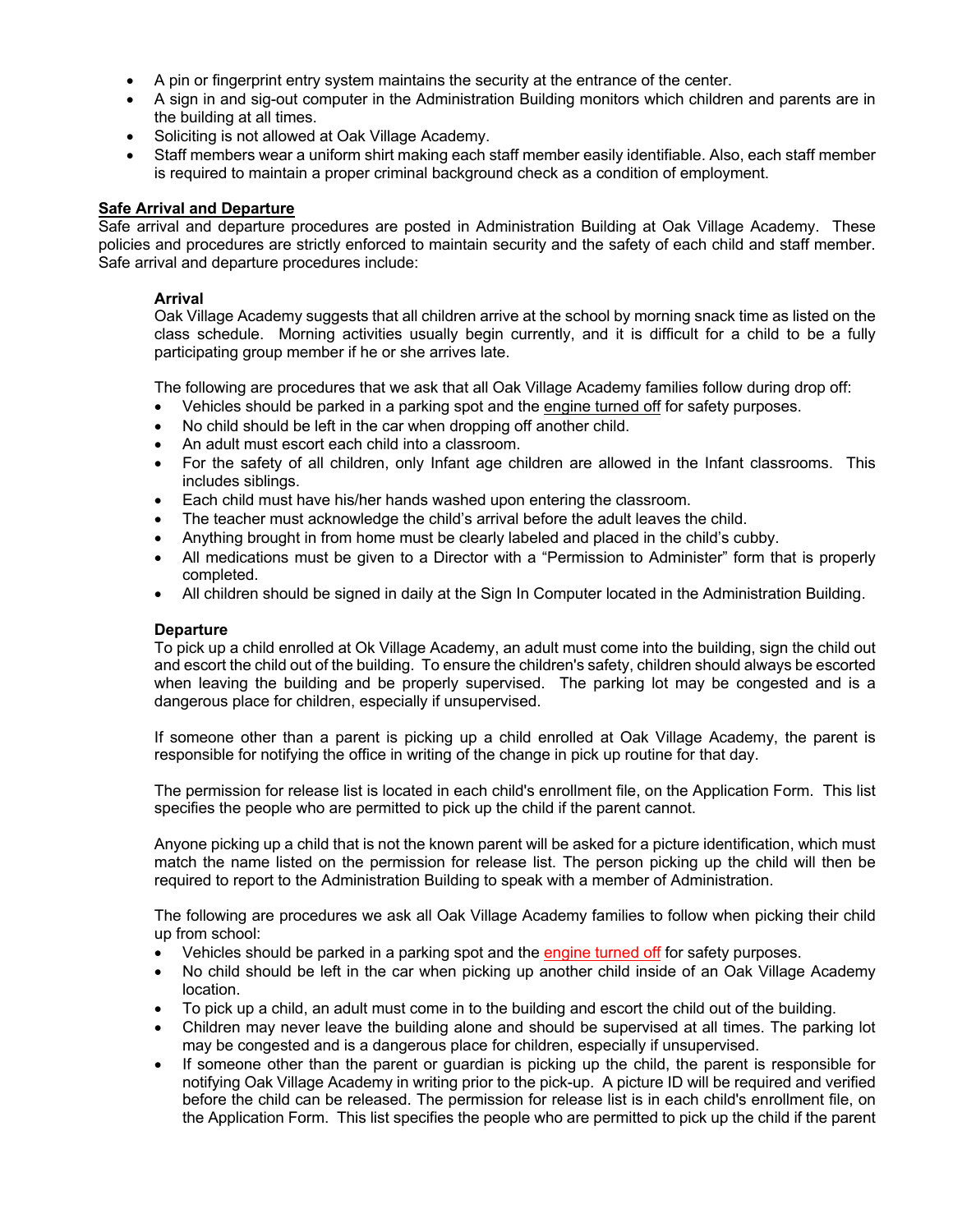cannot. Anyone picking up a child that is not the known parent will be asked for a picture identification, which must match the name listed on the permission for release list. The person picking up the child will then be required to report to the Administration Building to speak with a member of Administration.

• All children should be picked up by 6:00 pm.

## **Supervision**

All children are always supervised by adults. Low child-teacher ratios have been established to aid the supervision of the children.

Upon enrolling, all parents are required to sign a form giving or denying permission for their child to play outside of the fenced playground area. Children may take a nature walk or buggy ride outside of a fenced area, but the amount of time spent outside of a fenced area is limited. Children are accompanied by their teachers and are always under close adult supervision. Children may also be evacuated outside of a fenced area during a fire drill or emergency drill for the school.

## **Discipline and Behavior Management**

Oak Village Academy believes in a Positive Discipline and Positive Reinforcement philosophy. Our discipline policy is to use positive redirection. If a child is engaged in a behavior that is not conducive to safe and happy learning environment, the teacher will redirect the child toward an appropriate behavior. All redirection methods are kind and firm at the same time. Kindness shows dignity and respect for the children and the adult while redirecting the child to a more appropriate activity.

All families that enroll at an Oak Village Academy are required to sign the Behavior Management Policy Form prior to enrolling. The behavior management policy specifically explains the methods that are used for disciplining a child that is enrolled at an Oak Village. The behavior management policy is as follows:

Praise and positive reinforcement are effective methods for behavior management of children. When children receive positive, non-violent and understanding interactions from adults and others, they develop good self-concept. They also develop problem solving abilities and self-discipline. Based on this belief of how children learn and develop values, Oak Village Academy will practice the following discipline and behavior management:

We will:

- Praise, encourage and reward children.
- Reason with and set appropriate limits for children.
- Model appropriate behavior for children.
- Modify the classroom environment to attempt to prevent and or reduce problem behaviors before they occur.
- Actively listen to children.
- Provide alternative for inappropriate behaviors.
- Provide children with natural and logical consequences for their behaviors.
- Require parent participation for effective and successful behavior management.

Oak Village Academy strives to be the best Early Childhood experience for all children. The well-trained and loving teaching staff at Oak Village Academy is focused on promoting pro-social behavior in all children and will work with all parents and children to successfully achieve this goal.

## **Behavior Policy**

Oak Village Academy understands that occasional displays of misbehavior are typical in young children and are a part of normal early childhood development. Repeated incidents of aggression will be evaluated individually and specific guidelines will be used to determine the necessary route to take in order to ensure that Oak Village Academy provides the highest level of safety within our environment.

Specifically, biting is quite common among young children. It happens for different reasons with different children. Biting is an uncomfortable issue for parents, teachers and children alike. Parents and teachers should work together to prevent this behavior from occurring with the following procedures:

In the event that a child shows what is considered to be excessive aggressive tendencies towards another child or teacher the following procedures will be implemented: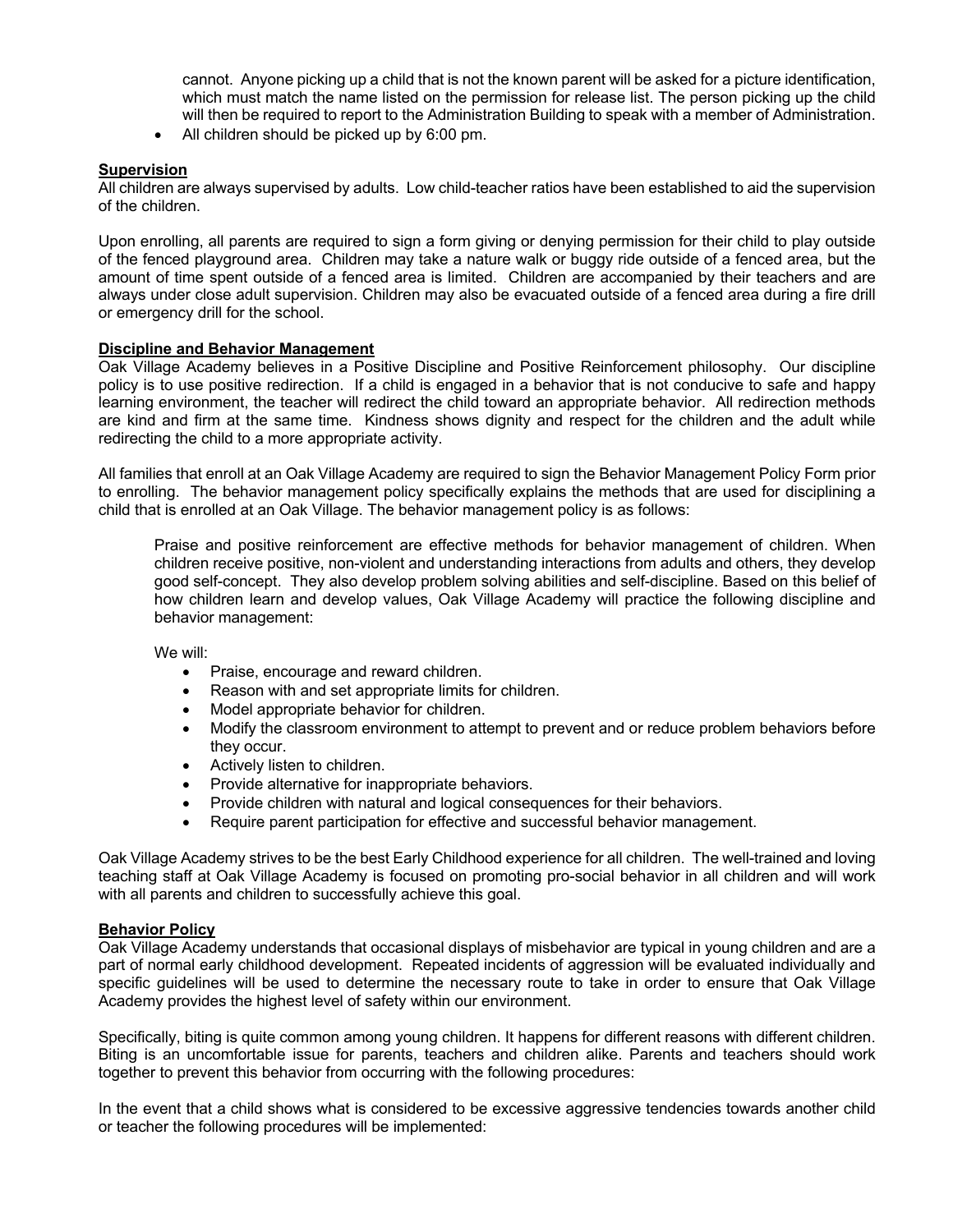- Accident/Incident Report
- Phone Call to Parent
- Conference scheduled with Administration and Teachers with an Action Plan put in place.
- If the action plan does not decrease the behavior further decisions will be made regarding the child's enrollment, keeping in mind that Oak Village Academy will look at what is considered age appropriate behaviors for children and take that all into consideration.

## **Harassment, Bullying or Hazing**

Oak Village Academy is dedicated to fostering an environment that promotes kindness, acceptance and embraces differences among individuals. Therefore, we will not tolerate any type of harassment, bullying or hazing.

Harassment includes, but is not limited to, slurs, jokes, and other verbal, graphic, or offensive conduct relating to race, religion, color, sex, national origin, citizenship or disability.

Bullying includes, but is not limited to, physical or verbal aggression (hitting, kicking, taunting, name-calling, teasing, threatening, ridiculing, etc.) relational aggression (harming or threatening to harm relationships or acceptance, friendship or group inclusion), and emotional aggression (teasing, threatening, intimidating others). Oak Village Academy will also not tolerate any form of cyber-bullying.

Any of these types of offensive conduct can create an uncomfortable learning environment and should be reported immediately to the Administration or Owners.

## **General Health and Safety Policies**

## **Physical Examination for Children Enrolled**

Your child's physical and mental health plays an important part in the ability to gain full benefit from the program. Therefore, all children will be required to have a physical examination by private physician or clinic within six months prior to entrance. A form will be provided and must be completed by the parent and the child's primary physician for enrollment to continue.

## **General Health and Sick Policy**

We believe our ultimate goal is to provide a safe and healthy environment where your child can learn, develop and have fun. In doing so, we must consider the health and well-being of the children in attendance every day and set guidelines in relation to a general health and sick policy.

Oak Village Academy is not equipped with the staff or the facilities to care for sick children. We depend on the parents to assume the care for a sick child. The following guidelines for excluding children help us to keep many communicable illnesses out of our facility and, thereby, maintain regular attendance from majority of the children and staff.

Parents should not bring their child to Oak Village Academy when their child is experiencing or has had any of the following symptoms within the last twenty-four hours:

- Fever of 101 degrees or higher
- Diarrhea episodes of three or more in a day
- Skin rashes that are not diagnosed by a doctor's note
- Vomiting episodes of more than one a day
- Nose drainage that is thick and green or excessive for the comfort of the child
- Eye drainage of any type accompanied by red eyes or mucus crusted around the eyes
- Conjunctivitis or symptoms similar to those of 'pink eye'
- Chicken Pox sores are suspected
- Scabies symptoms are suspected
- Respiratory problems including uneven breathing or severe coughing with wheezing or croup
- Sore throat, especially if swollen glands are detected
- Strep throat symptoms are suspected
- Head Lice / Nits
- Appearance or behavior is unusual, and the teachers agree that the child is not feeling well enough to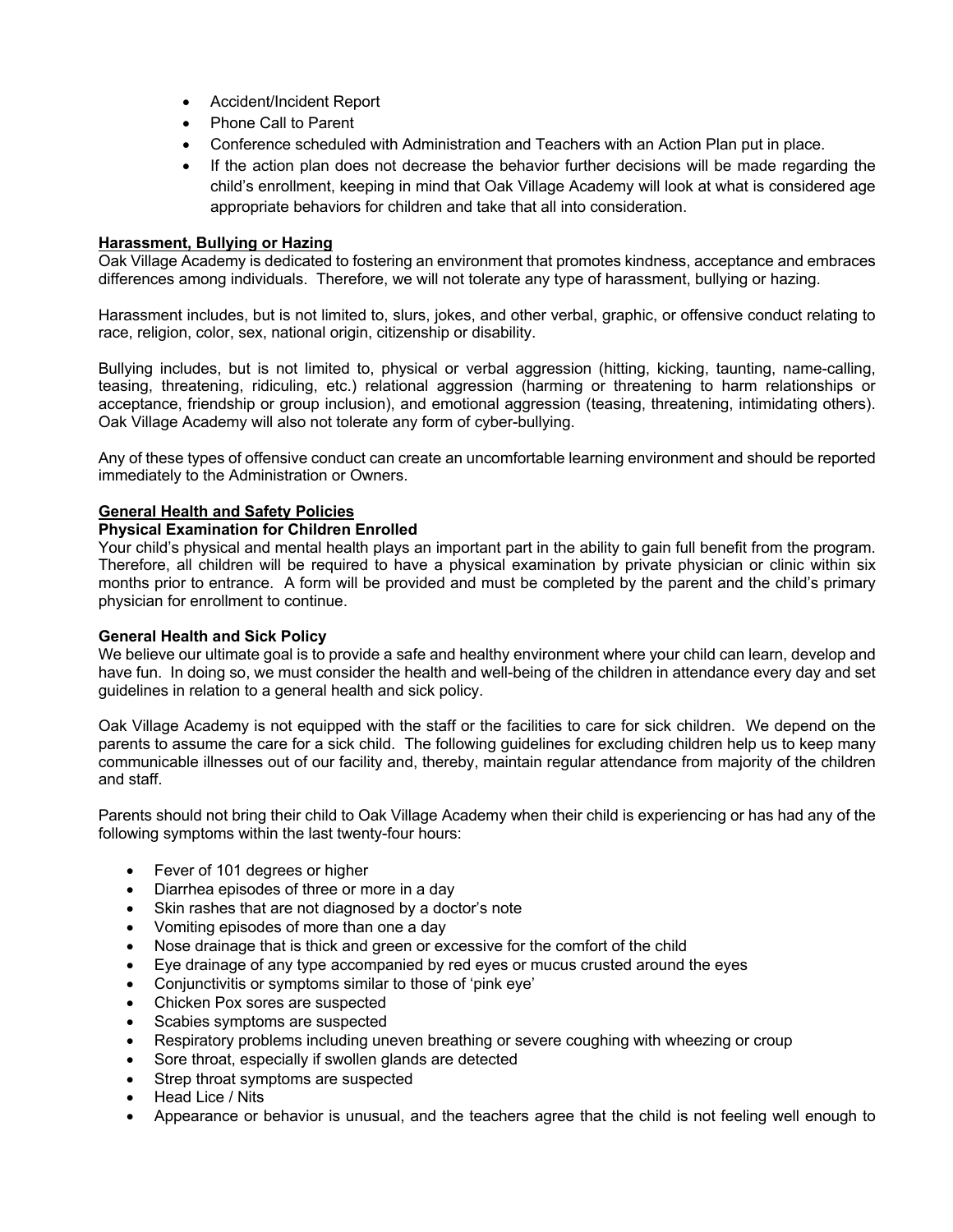participate with the rest of the class including lack of appetite, confused or irritable

- Unusual color is noticed in the child such as jaundiced eyes or skin, pale in the face, stool or urine is an unusual color
- Any childhood illness such as Rosella, Ringworm, Fifth Disease, Hand, Foot and Mouth Disease, Impetigo, Influenza, Pneumonia, Thrush, Tonsillitis, etc. \*Each childhood illness can and will have specific symptoms and incubation periods. Exclusion time periods are based on recommendations made by the North Carolina Division of Child Development, Health and Human Resources and Oak Village Academy policies and procedures. \*

All these conditions will require twenty-four hours of treatment at home and that the child not attend Oak Village Academy. Children must be completely symptom free and/or fever free for twenty-four hours, without the aid of medication, before returning to school. For example, if you are required to pick up your child due to illness on Monday, your child will not be eligible to return to Oak Village Academy on Tuesday. This day at home will allow for the twenty-four-hour symptom free day, as long as the child has no symptoms on Tuesday.

If your child becomes ill at school, we will contact you and we will remove your child from the classroom until your child is picked up from Oak Village Academy. We ask that children are picked up within the hour of the call being received with information of an illness or sickness.

If your child is absent due to illness, please contact Oak Village Academy to inform us of the absence and the reason for the absence. We will need this information to communicate the necessary information to other families and to prevent the spread of contagious illness in the facility. If a child or staff member is diagnosed with an illness, Oak Village Academy will post a sign on your building front door to notify all parents in that classroom and age group. The sign will include the name of the illness, the date it was diagnosed and any symptoms that would alert you to the presence of that illness. Thank you for keeping the lines of communication open so that we can always inform families of important information.

Oak Village Academy does ask that if your child has an illness or fever in the morning, to not administer medicine to mask the symptoms or temperature. This will not stop your child from becoming sick and also contributes to the spread of illnesses at the school.

Also, please do not send your child to school requesting that he or she remain indoors during required outside times. As per North Carolina law, all children in our care must go outside daily, weather permitting. Due to this North Carolina law, it is essential that children are dressed in weather appropriate clothing and have weather appropriate changes of clothes on hand daily.

Tuition is not adjusted for absence due to illness.

## **Medication Policies and Procedures**

## **Prescription Medications**

If a child is prescribed a prescription medication, we ask that parents make every effort to give the child the medication at home, before and after attending Oak Village Academy. Twice a day medication should be requested if possible to allow for medications to be given at home and not at Oak Village Academy. If

that it is necessary for a prescription medication to be administered during a child's enrollment time period of any day, we ask that medications be checked in at the front desk with member of Administration. Parents/Families must provide the proper dosing device along with the medication in the original container with the prescription label visible and readable. It is a North Carolina State Law for all medications to be accompanied by the proper medication permission form which needs to be completed with an Administrator. No medications can be given on an "as needed" basis.

Emergency medications such as breathing treatments, epi-pens or other emergency medications will be stored in appropriate locations in classrooms, while all other medications will be kept in the Administration Building, in their appropriate locations.

Only Administrators are approved to give prescription medications.

If an emergency medication or prescription medication is necessary to be administered while at Oak Village Academy, the following guidelines will be followed: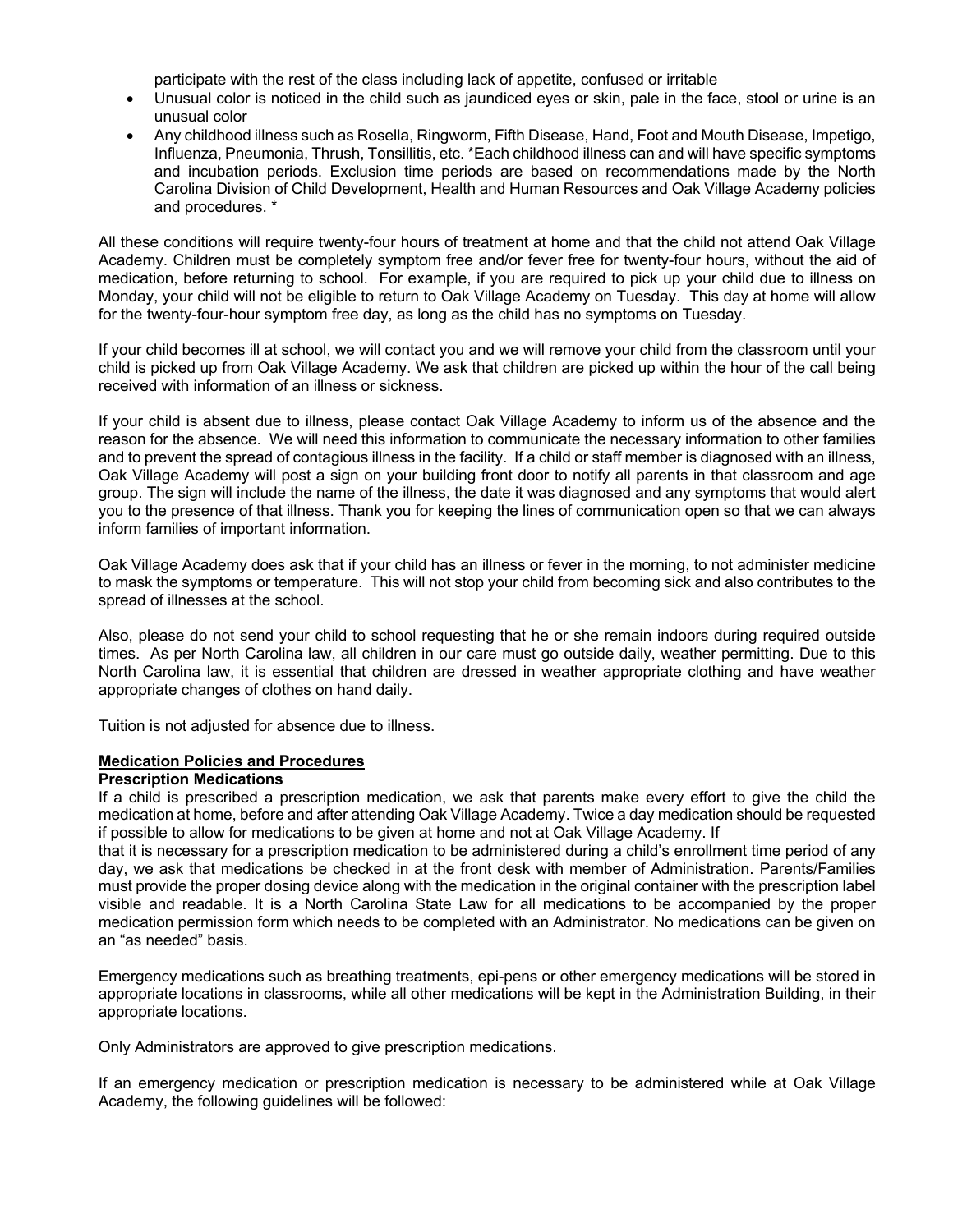- Parents/families must complete the proper medication forms which can be obtained in the Administration Building at the sign in desk.
- Prescribed medicine must be in its original container bearing the pharmacist's label. This label must list the child's name, date, name of the medicine, the proper dosage amount and the specific directions as to when to administer the medication.
- Medications cannot be administered after the expiration date has passed; therefore, parents are responsible for ensuring that all medications are within the proper dates.
- All medications are stored in a locked area or as required by North Carolina state guidelines.
- Any medicine not removed from the center after the medication's expiration date will be discarded.
- Parents must supply a clean medication spoon, drop\per, cup, etc, daily.

## **Over-the-Counter Medications, Diaper Creams, Sunscreen Application and Bug Spray**

Over-the-counter medications will not be administered to a child at Oak Village Academy. The only exceptions to this rule are diaper rash ointments, sunscreen, bug spray, some topical lotions and lip balm. However, if any over the counter medications require a physician's note for use, Oak Village Academy will require a doctor's note in order to administer that medication. Parents/Families should read the instructions on the back of each medication to determine if a doctor's note is required.

Teachers are approved to apply diaper creams, sunscreen, bug spray, lip balm and topical lotions.

When sending in diaper cream/lotions for children, parents/families should note that per North Carolina State Law specific medication forms must completed prior to taking the diaper cream/lotions to the classroom. Parents/Families should also take note of the diaper cream's expiration date and supply a new diaper cream/lotion prior to the expiration date. No diaper creams/lotions will be applied past the expiration dates.

Parents/Families should apply sunscreen at home prior to dropping off the child(ren) at Oak Village Academy. We will re-apply sunscreen for afternoon outdoor adventures in the afternoon after rest time. This means that parents/families should apply a sunscreen, prior to drop off, that will last from the child's drop off time until at least the beginning of rest time. Thank you for noting that only non-aerosol sunscreens should be sent in to Oak Village Academy for application.

Parents/Families should apply bug spray at home prior to dropping off the child(ren) at Oak Village Academy. We will re-apply bug-spray for afternoon outdoor adventures in the afternoon after rest time. This means that parents/families should apply a bug-spray, prior to drop off, that will last from the child's drop off time until at least the beginning of rest time. Thank you for noting that only non-aerosol bug-sprays should be sent in to Oak Village Academy for application. Children can wear bug-spray bracelets as well while outside. If these are sent in to Oak Village Academy, then they need to be signed in the same way as any medication or bug spray would be signed in.

Oak Village Academy, the following guidelines will be followed:

- Parents/families must complete the proper medication forms which can be obtained in the Administration Building at the sign in desk.
- Lotions, sunscreens, medicine, etc. must be in its original container bearing the pharmacist's label. This label must list the child's name, date, name of the medicine, the proper dosage amount and the specific directions as to when to administer the medication.
- Lotions, sunscreens, medicine, etc. cannot be administered after the expiration date has passed; therefore, parents are responsible for ensuring that all medications are within the proper dates.
- All lotions, sunscreens, medicine, etc. are stored in a locked area or as required by North Carolina state guidelines.
- Any lotions, sunscreens, medicine, etc. not removed from the center after the medication's expiration date will be discarded.
- Parents must supply a clean medication spoon, drop\per, cup, etc, daily.

## **Emergency Medical Care**

Upon enrollment, each child must have emergency care information on file. It is the parent's responsibility to keep this information current. In the case of a medical emergency, a parent or guardian will be notified immediately.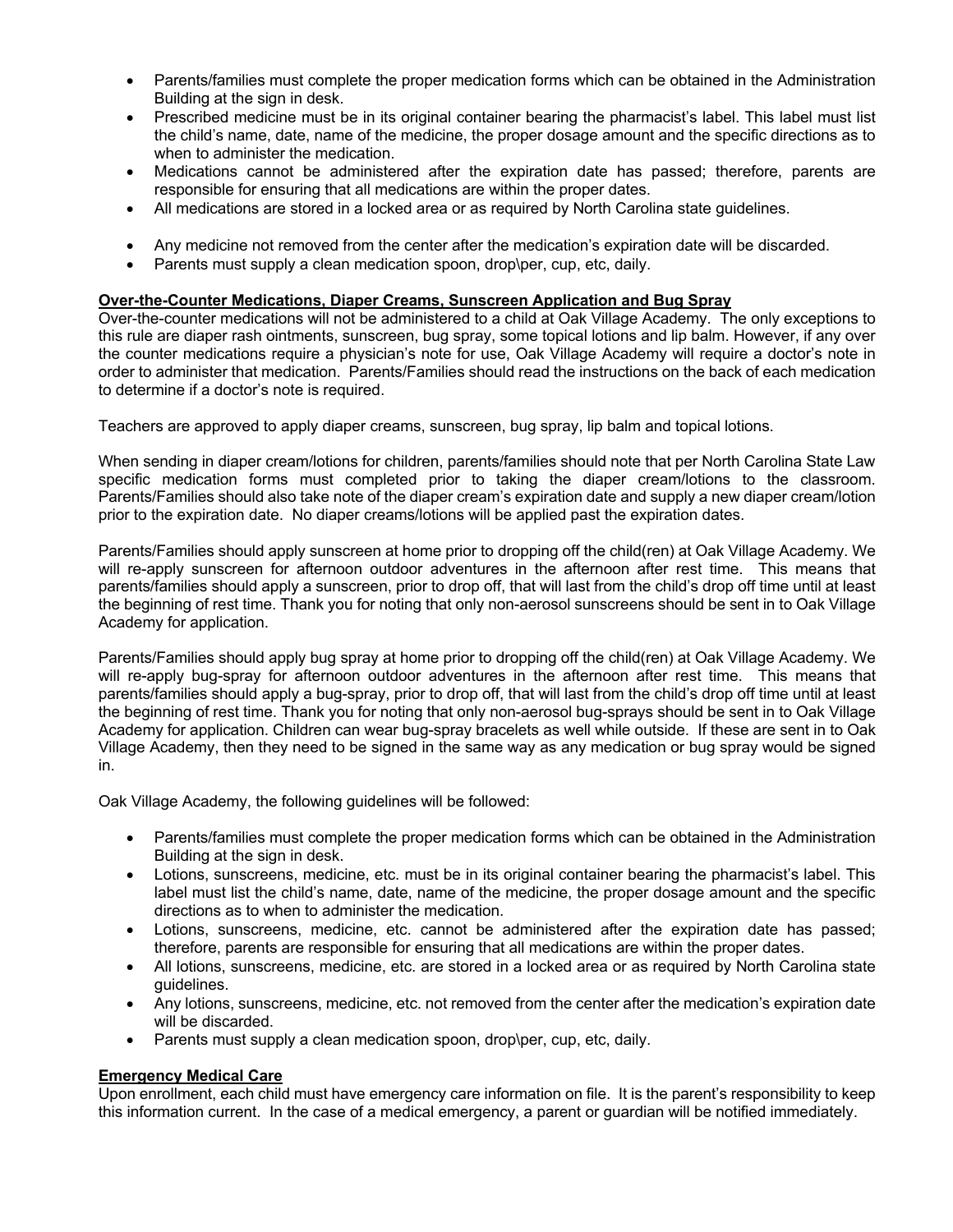If warranted, emergency services will be contacted to provide transportation to the Emergency Room at Wake Med Cary unless noted on your emergency care information page. If possible, the owners, a member of the administration or the child's teacher will accompany the child.

As a life-saving measure, Oak Village Academy administration or owners may administer fever-reducing medicine with verbal order from a doctor. Acknowledgement of these policies provides guardian consent.

#### **General Safety Statement**

All of the policies, rules and regulations presented in this handbook were designed to make the time your child spends at Oak Village Academy safe and rewarding. We have taken a number of steps to promote the safety and protection of your children while they are in our care.

#### **Emergency Preparedness and Emergency Procedures**

If an emergency situation develops such as severe weather, fire, physical problems with the building or a power failure, a dangerous situation for the staff and children, the children's safety is our first concern. Evacuation route diagrams are posted throughout the facility in the event that an evacuation is deemed necessary. If an emergency situation develops and it is determined that the building is unsafe, the children may be transported to a safe location.

Oak Village Academy is equipped with a fire alarm system, a sprinkler system, fire extinguishers, flashlights and a weather alert radio.

Proper safety drills are preformed regularly so that the staff and the children are familiar with the proper emergency procedures. In the event of a natural disaster such as a hurricane, snow storm, etc., Oak Village Academy will post schedule adjustments on television stations and Social Media sites for Oak Village Academy and parents will be notified as soon as possible, via mass text and emails, to pick up their child. If the parent cannot be reached, the local emergency contact will be contacted and asked to pick up the child.

#### **Media / Photo Permission Policy**

Upon enrollment to Oak Village Academy parents will receive a copy of the Media Permission Form to read and sign. Numerous pictures will be taken in your child's class and throughout the school during the time that your child is enrolled at Oak Village Academy. Other parents and teachers may take snapshots of parties and special events within the program. If, for any reason, you do not want your child to be photographed, please let the administration know as soon as possible and indicate this on the Media Permission Form.

#### **Alcohol, Drugs and Tobacco**

It is an Oak Village Academy policy that the use of drugs, alcohol and tobacco products is prohibited in the building and anywhere on the grounds. This applies not only to staff but also to parents and visitors.

#### **Toys and Personal Items**

The center provides many toys for the children's playtime. We request that parents do not allow their child to bring toys, electronic games, cell phones, candy or chewing gum or personal items from home. Classrooms may schedule show and share days periodically and toys may be brought into the classrooms in the event that show and share items are requested by teachers. However, Oak Village Academy is not responsible for any item brought in from home.

#### **General Cleaning Procedures**

The sanitizing solution used in all cleaning at Oak Village Academy is part bleach and part water as designated by the North Carolina Department of Environmental Services.

Each teacher is required to sanitize all food and eating surfaces before and after any food is served to the children.

Teachers who change diapers are required to clean the area after each diaper change according to instructions posted in their classroom.

Toys are sanitized on a daily basis, as needed. Toys and other equipment used by the children are routinely cleaned with soapy water and bleach solution at least once a week. Most toys can also be sanitized through our dishwasher in the kitchen.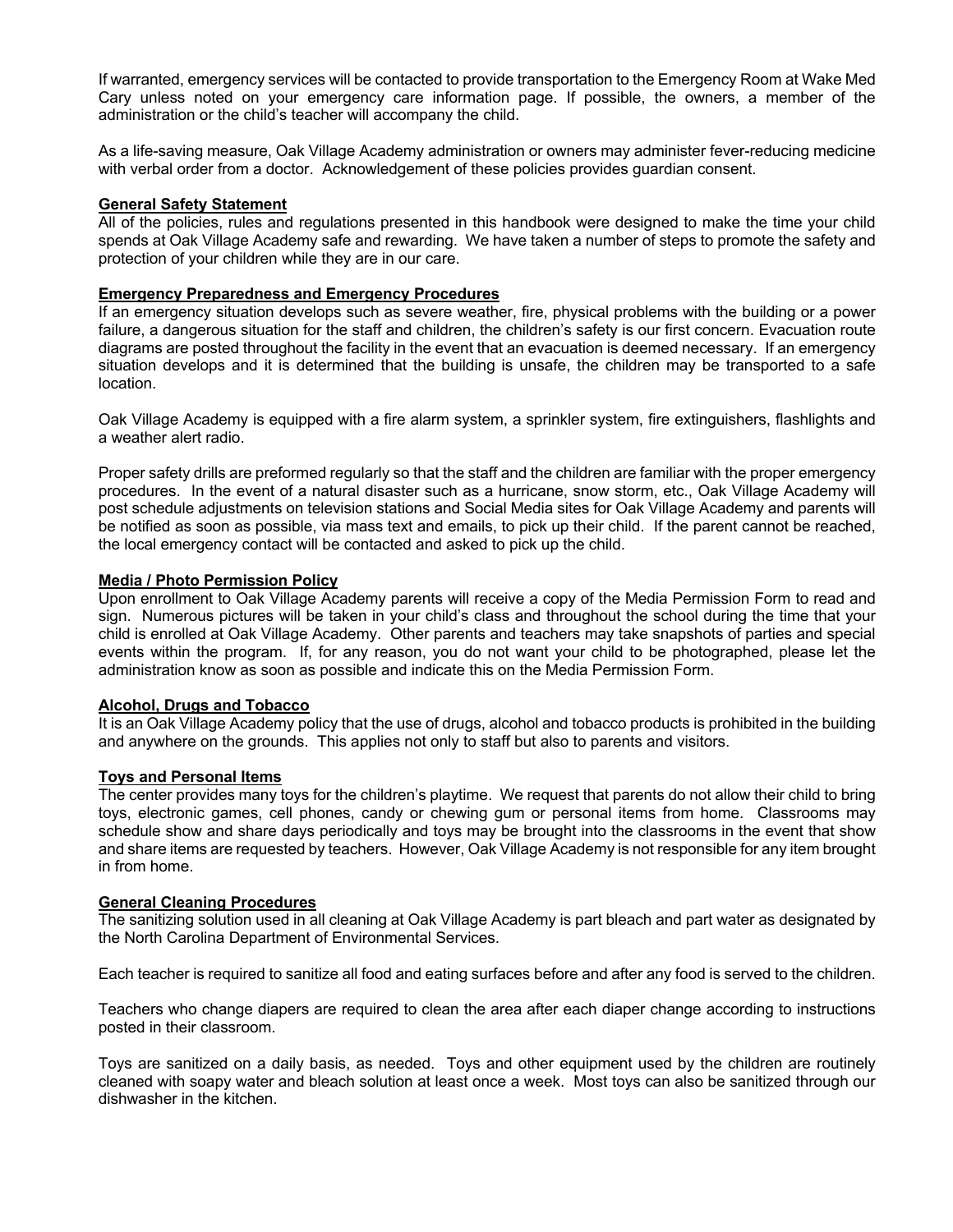Rest cots and cribs are cleaned and sanitized daily or sooner if necessary.

Each classroom's windows, shelving, countertops, etc. are cleaned thoroughly on a scheduled basis. All other daily cleaning duties including removing trash, vacuuming, mopping and cleaning bathrooms are performed by a contracted cleaning service each evening after closing. This same cleaning service cleans all tile floors and carpets regularly.

## **Reporting Abuse and Neglect**

All North Carolina citizens are mandated by law to report suspected child abuse and neglect to the Department of Social Services in the county where the child lives. (Prevent Child Abuse: www.childabusenc.org)

If a staff member suspects that a child has been abused or neglected that staff member has a responsibility to report his/her suspicion to the administration. At that time the administration will investigate the suspected abuse or neglect without using any invasive measures (i.e. asking the child leading questions or talking to the family). If the abuse or neglect is founded, Oak Village Academy Administration will then contact Child Protective Services to begin a formal investigation. All activity will be documented, including the initial report by the staff member regardless if the staff member chooses to remain anonymous. The center is not under any obligation to notify the family at any point.

## **Accident Reports**

A staff member may apply soap, water or ice to an injury occurring at Oak Village Academy for a minor injury such as minor cuts, abrasions, bruises and insect bites. If any of these occur and simple first aid is administered, an Incident/Accident Report will be completed. This report will state the nature of the injury, the cause and the treatment. The teacher who completed the report, a member of the administration and the parent will sign the report.

In the event that an injury to a child occurs while at Oak Village Academy, and further medical attention is then required, the following steps will be taken:

- The child will be assessed, and proper action taken regarding the wellbeing of the child.
- Proper medical care will be provided with either on site care or the care of an emergency professional.
- Parents will be notified regarding the injury.
- An Accident Report will be completed including the nature of the injury, the cause of the injury and the treatment.
- Parents, teachers witnessing the injury and the Administration will sign the Accident Report.
- The center will log the incident in a notebook.
- The center will send a copy of the Accident Report to the Division of Child Development as required by the state of North Carolina.
- If an accident is caused by or involves another child, the other child's name cannot be given out and will not appear on the report.

## **Hiring an Oak Village Academy Staff Member**

If a parent of an enrolled child hires an Oak Village Academy staff member for any outside employment, including babysitting service, etc., Oak Village Academy assumes no liability for that outside employment agreement.

If a parent of a child enrolled asks a staff member to provide transportation of their child(ren), the Oak Village Academy parent/family must notify Administration immediately and provide proper documentation releasing Oak Village Academy from any liability or connection with the request.

Oak Village Academy assumes no liability if an Oak Village Academy employee is hired by an enrolled parent, as Oak Village Academy is not connected or associated with the independent decision made between parent and staff member.

#### **Communication with Administration and Staff**

Ensuring positive, effective, and open communication is an essential component of a professional organization. Oak Village Academy has implemented the following procedures for addressing concerns, questions, and grievances that parents may have: